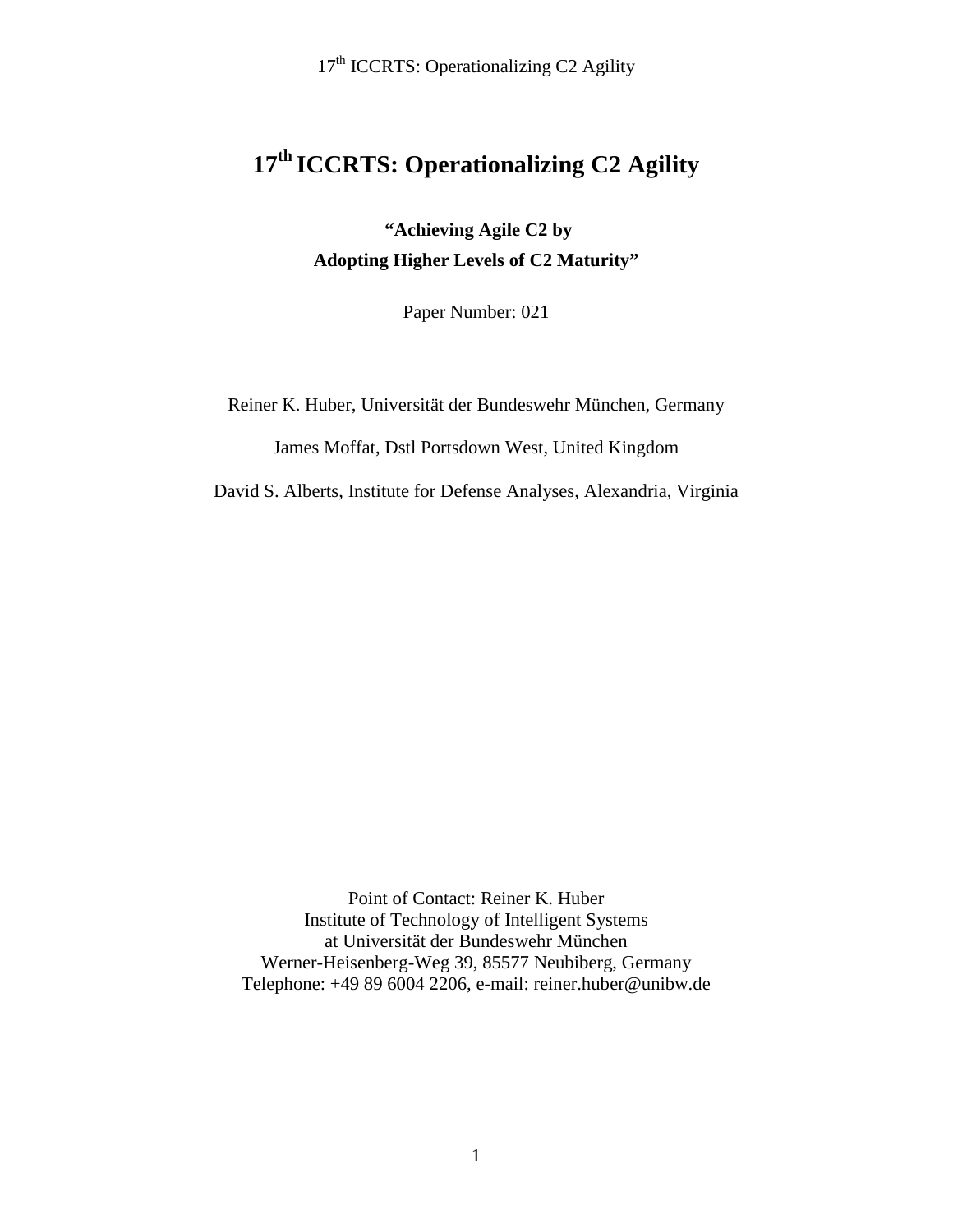## **Achieving Agile C2 by Adopting Higher Levels of C2 Maturity**

## **Abstract**

Alberts (2007) has identified three concepts that form the core of the conceptual basis for command and control of complex endeavors in an uncertain environment: agility, focus and convergence. "*In brief, agility is the critical capability that organizations need to meet the challenges of complexity and uncertainty; focus provides the context and defines the purpose of the endeavor; convergence is the goal seeking process that guides actions and effects*".

These concepts are captured by the NATO Network-Enabled Command and Control (C2) Maturity Model (N2C2M2 which is discussed in this paper. The N2C2M2 is particularly apt at the present time since both the US and European nations are facing complex and uncertain futures, with the emphasis on coalition-based defense.

The N2C2M2 defines a set of variables that characterize the inter-organizational structure, namely patterns of interactions and information flows between and among a disparate set of entities (which we term a 'collective') that are participating in a Complex Endeavor, and delegation of decision rights by entities to the collective. The N2C2M2 defines five C2 approaches that may be practiced by the Collective (conflicted, deconflicted, coordinated, collaborative, edge) and describes the C2 Maturity and Agility of the Collective in terms of its ability to select, adapt, and employ an appropriate C2 approach to meet the challenges posed by the complexity and uncertainty of the operational environment and the nature of the response required.

Complex Endeavors are typically characterized by diverse multinational coalitions of military and non-military organizations and entities. Case studies and experiments undertaken to validate the N2C2M2 have shown (inter alia) that the C2 Agility of the Collective is more or less limited by the approaches to C2 practiced by the various participants and the capabilities of the systems that support them. These studies and experiments also provide evidence that improving Collective C2 Agility requires that the participating entities have the ability to choose from and adopt a wider range of potential C2 approaches so that they may change their C2 approach as operational circumstances change. This capability is what we refer to as C2 Maturity. Two case studies on the response to complex natural disasters (hurricane Katrina and the Indian Ocean Tsunami 2004) are revisited at the end of the paper. They support the hypothesis that C2 Maturity and C2 Agility go hand in hand.

**Keywords:** Agile C2, Network-enabled capability (NEC), Networked-enabled C2 (NEC2), NEC value chain, operational uncertainty, complex endeavors, complex adaptive systems, adaptive campaigning, C2 maturity and agility,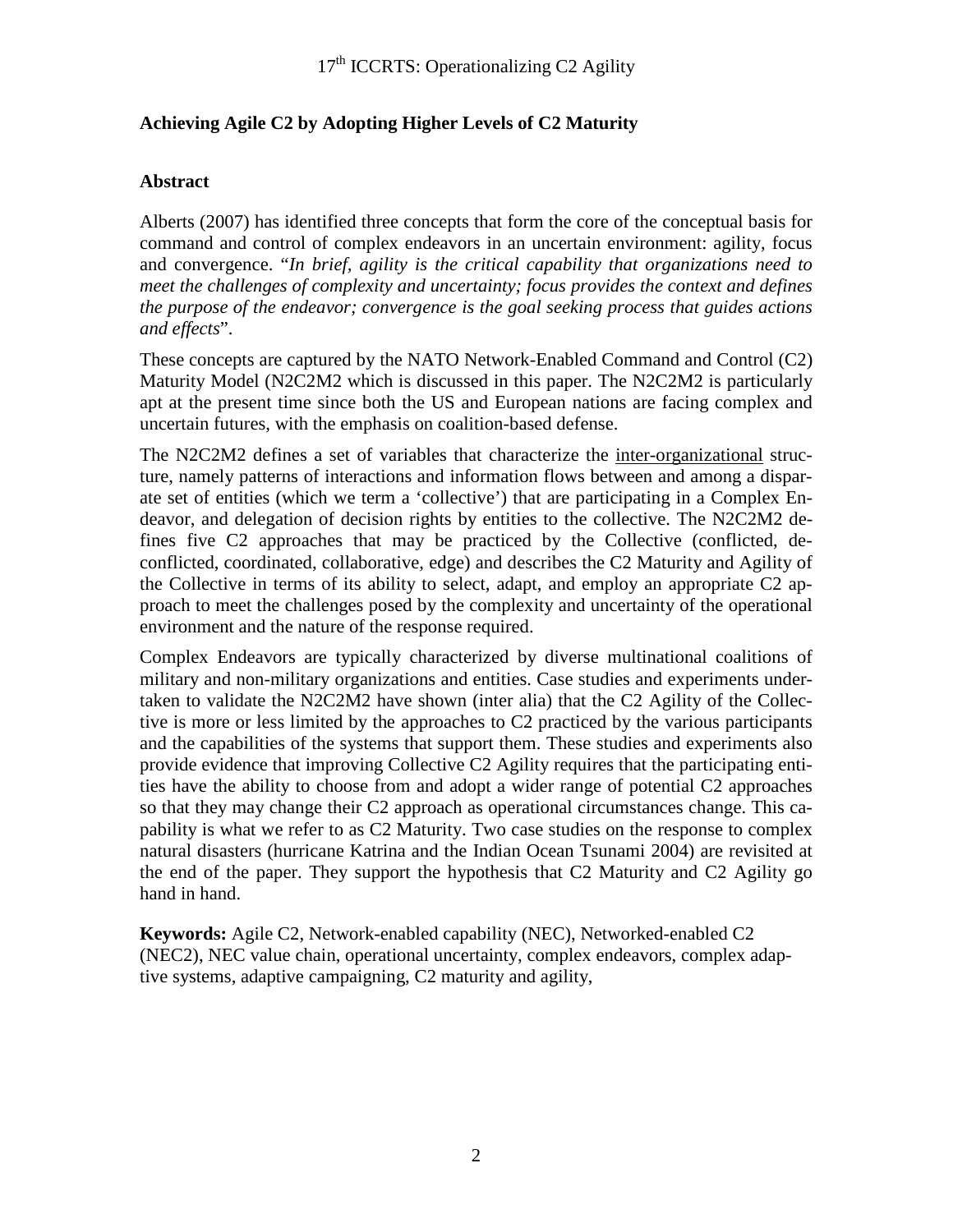#### **Introduction**

Command and Control (C2) Agility is the ability to effect, cope with and/or exploit, ei-ther reactively or proactively, changes in circumstances.<sup>[1](#page-2-0)</sup> In an uncertain and dynamic operational environment, C2 Agility is the critical component of operational agility. The operational agility of an organization is, itself a well-defined and much desired existential capability<sup>[2](#page-2-1)</sup>. Whatever potential agility an organization may have cannot be brought fully to bear in a Complex Endeavor<sup>[3](#page-2-2)</sup> unless C2 is itself agile. Most 21st century mission challenges are thought to involve Complex Endeavors for addressing diverse security threats originating, for example, from weak or failed states, large-scale natural disasters, population growth, insurgency and stabilization, and dwindling natural resources.

The importance of and ways to improve C2 Agility have emerged from the insights gained from a set of case studies and experiments that were carried out by the members of NATO RTO Task Group SAS-065 as part of their efforts to validate the assumptions underlying the NATO Network-enabled C2 Maturity Model (N2C2M2) developed by them. [4](#page-2-3) These suggested that, from a viewpoint of efficiency, it is not necessarily the most networked-enabled C2 approach that is appropriate in a given situation. Rather, the appropriate C2 approach is a function of the degree of complexity and dynamics of the mission environment. Thus, C2 Agility encompasses the ability of an organization or a Collective to select an appropriate C2 approach and, if necessary, adaptively change its C2 approach to effectively and efficiently meet the challenges of a dynamic operational environment. In its initial selection of a C2 approach, SAS-065 found that an entity should take into consideration not only current conditions but also factor in the frequency and significance of anticipated changes in circumstances. In other words, an entity's C2 Agility reflects an organization's or a Collective's ability to adapt its C2 or management approach to efficiently cope with or exploit changes in operational circumstances.

 $\overline{a}$ 

 $<sup>1</sup>$  See also Alberts (2011), p. 189,</sup>

<span id="page-2-1"></span><span id="page-2-0"></span><sup>&</sup>lt;sup>2</sup> Operational agility has traditionally been defined in term of a synergistic combination of six attributes of an organization: robustness, resilience, responsiveness, flexibility, innovation, and adaptability (Alberts and Hayes, 2003).

<span id="page-2-2"></span><sup>3</sup> NATO RTO-SAS-065, 2010, Chapter 2 pages 8-11

<span id="page-2-3"></span><sup>4</sup> Co-chaired by these authors, SAS-065 comprised some 40 experts from 15 nations and NATO organizations who contributed to its product as documented in the report (see ibid, p. xii, Table i.)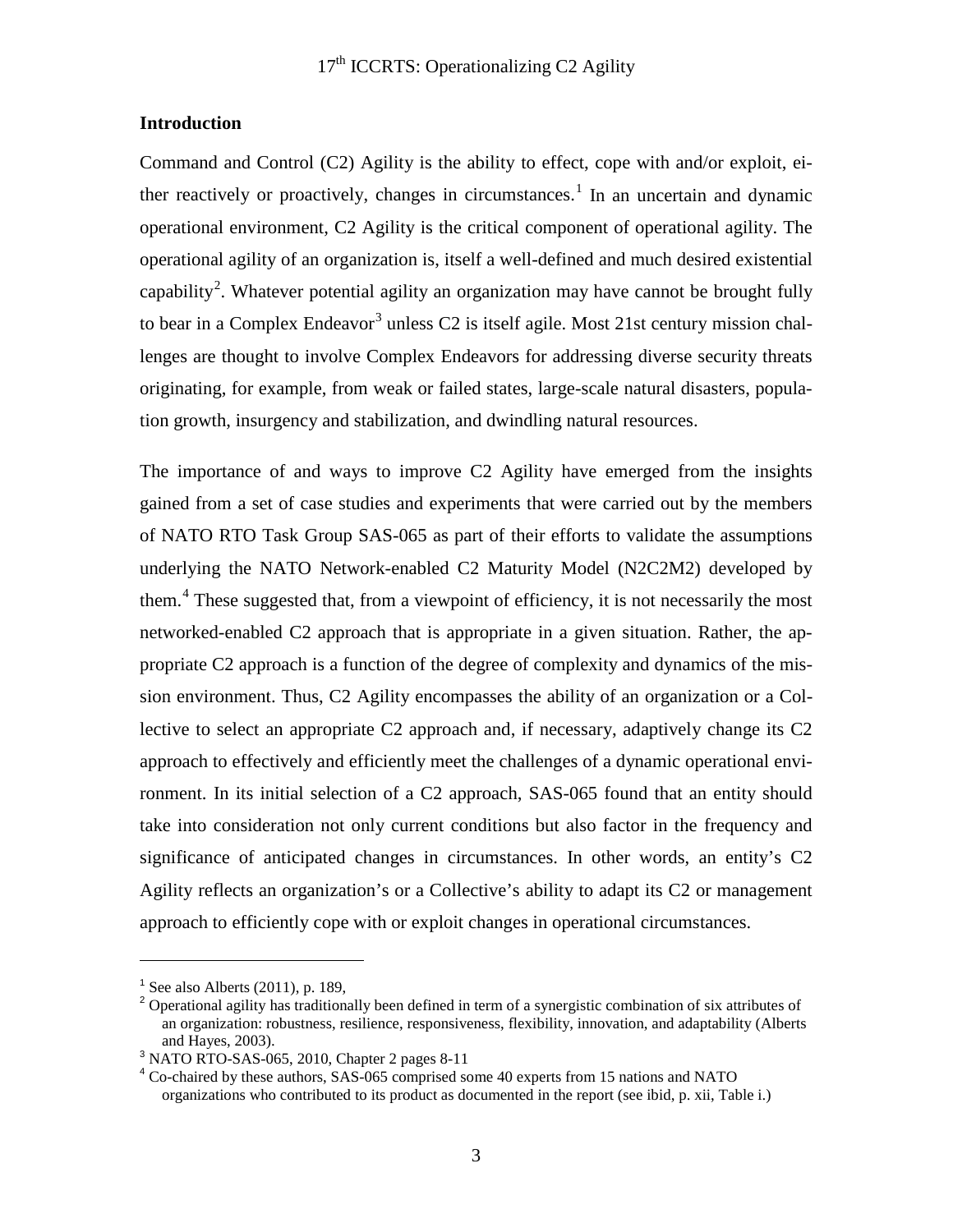In what follows, we will briefly explain the N2C2M2 as the conceptual underpinning of C2 Agility and discuss selected results from SAS-065 case studies that support the assumptions underlying the N2C2M2. Theory suggests that an entity's (in this case a Collective's) degree of C2 Agility is limited by the C2 Approaches available to it (these range from De-conflicted C2 to Coordinated C2, Collaborative C2 and Edge C2). For example, a significant degree of Collective C2 Agility may be achievable from '*adaptive campaigning'* which assumes that all of the involved entities agree to practice a form of Collaborative C2 based on a common, shared and adaptable campaign plan.<sup>[5](#page-3-0)</sup> Maintaining mission effectiveness however, may require that Collectives have the ability to transition from Collaborative C2 to Edge C2. Such a transition involves enabling embedded organizations and/or participating entities to practice "emergent" self-synchronization based on "Power to the Edge" principles (Alberts and Hayes, 2003). This is most likely to apply to small, 'hardened' groups with high levels of trust and a rich shared understanding of both their capabilities and the context. In fact, Collectives practicing such Edge C2 in Complex Endeavors can be thought of as *Complex Adaptive Systems*.

In summary, it is argued that building agile operational capabilities is an essential response to the complexity and uncertainty of the future operational environment, and that C2 Agility is a necessary enabler.

#### **The Basic Idea: the Network-Centric Operations Value Chain**

 $\overline{a}$ 

Complex endeavors are characterized by a set of diverse participating entities that are connected, or networked, and thus principally capable of collectively generating coherent effects and improved mission effectiveness through leveraging their connectedness. The basic mechanism for taking advantage of such connectedness is captured by the value chain of network-centric operations that stretches over the four domains as illustrated in Figure 1:

<span id="page-3-0"></span><sup>5</sup> Tatham (2008) points out that a core issue of adaptive campaign planning "will be the ability to effectively orchestrate, innovate and adapt effort across all arms of government to achieve effect at the right time".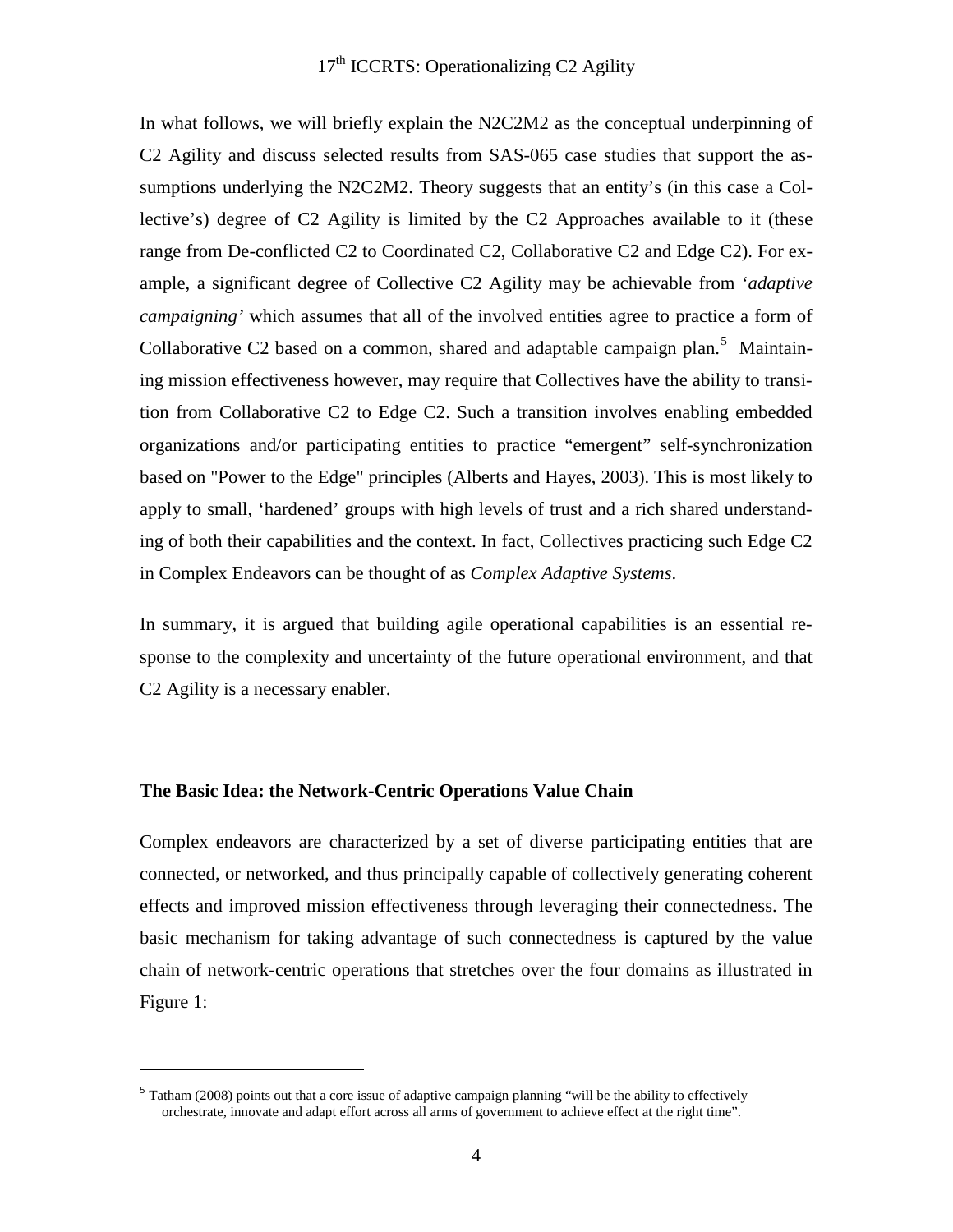- The physical domain where effects take place;
- The information domain where information is created, processed and shared;
- The cognitive domain where beliefs, values, perceptions, awareness and understanding reside and where, as a result of sense making, decisions are made;
- The social domain where entities interact by sharing resources, awareness and understanding.

Mission effectiveness in the physical domain depends on the quality of and the degree to which the activities in the information, cognitive, and social domains may unfold, given the constraints of the C2 approaches practiced by the participating entities (Alberts and Hayes, 2003).



# Domains of Interest in Network Centric Operations

Figure 1: Network-Centric Operations Value Chain (Alberts and Hayes; 2003)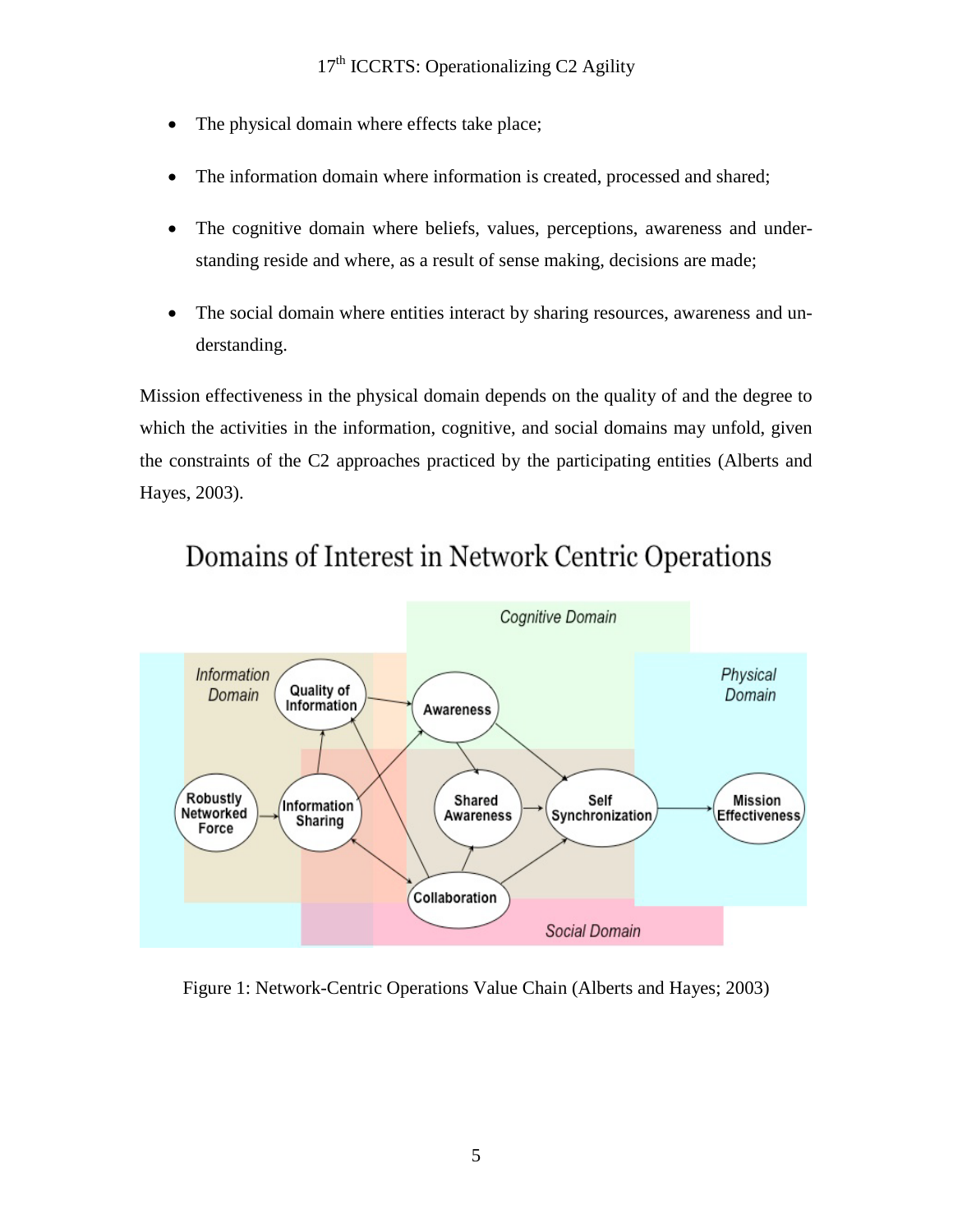#### **C2 Approaches and the C2 Approach Space**

 $\overline{a}$ 

Consistent with the five levels of operational capability defined by the NATO Network-Enabled Capability (NEC) Feasibility Study (NC3A, 2005) and depending on their objec-tives<sup>[6](#page-5-0)</sup>, the N2C2M2 has grouped the set of available C2 Approaches into five classes each characterized by three variables:

1) The degree to which information is distributed among entities;<sup>[7](#page-5-1)</sup>

2) The patterns of interactions among entities (see Figure 4 below);

3) The degree to which decision rights are delegated by entities to the Collective (the nature and extent to which decisions rights held by individual entities are transferred to the Collective).

The regions in the three dimensional Approach Space within which these five classes of C2 Approaches are located are shown in Figure 2. These regions lie sequentially along the diagonal vector of this C2 Approach space, with Conflicted C2 at the origin and Edge C2 in the upper, rear, right hand corner. Readers should note that the axes are not independent of each other. As an entity moves along this vector, its approach to C2 becomes more network-enabled and the domain focus changes (NATO-RTO-SAS-065, 2010).

For example, as one moves up the left hand side of Fig.2, the frequency of interactions among entities increases and thus their focus shifts from the Information domain (from sparse to rich exchange of information) to the Cognitive domain (toward higher degrees of situational awareness) and to the Social domain (toward higher degrees of shared awareness and understanding and increased sharing of resources).

<span id="page-5-0"></span> $6$  In ascending order of capability, the five levels of NATO operational capability (and corresponding C2 approaches) are 1) Disjointed Operations (Conflicted C2); 2) De-conflicted Operations (De-conflicted C2); 3) Coordinated Operations (Coordinated C2); 4) Integrated Operations Collaborative C2); 5) Transformed Operations (Edge C2).<br><sup>7</sup> In large part, information distribution determines their respective Entity Information Positions in terms of

<span id="page-5-1"></span>their relevance, timeliness, and accuracy of information vis-à-vis an adversary, For an a detailed explanation of the term *Information Position* please see Alberts et al. (1999), p.56.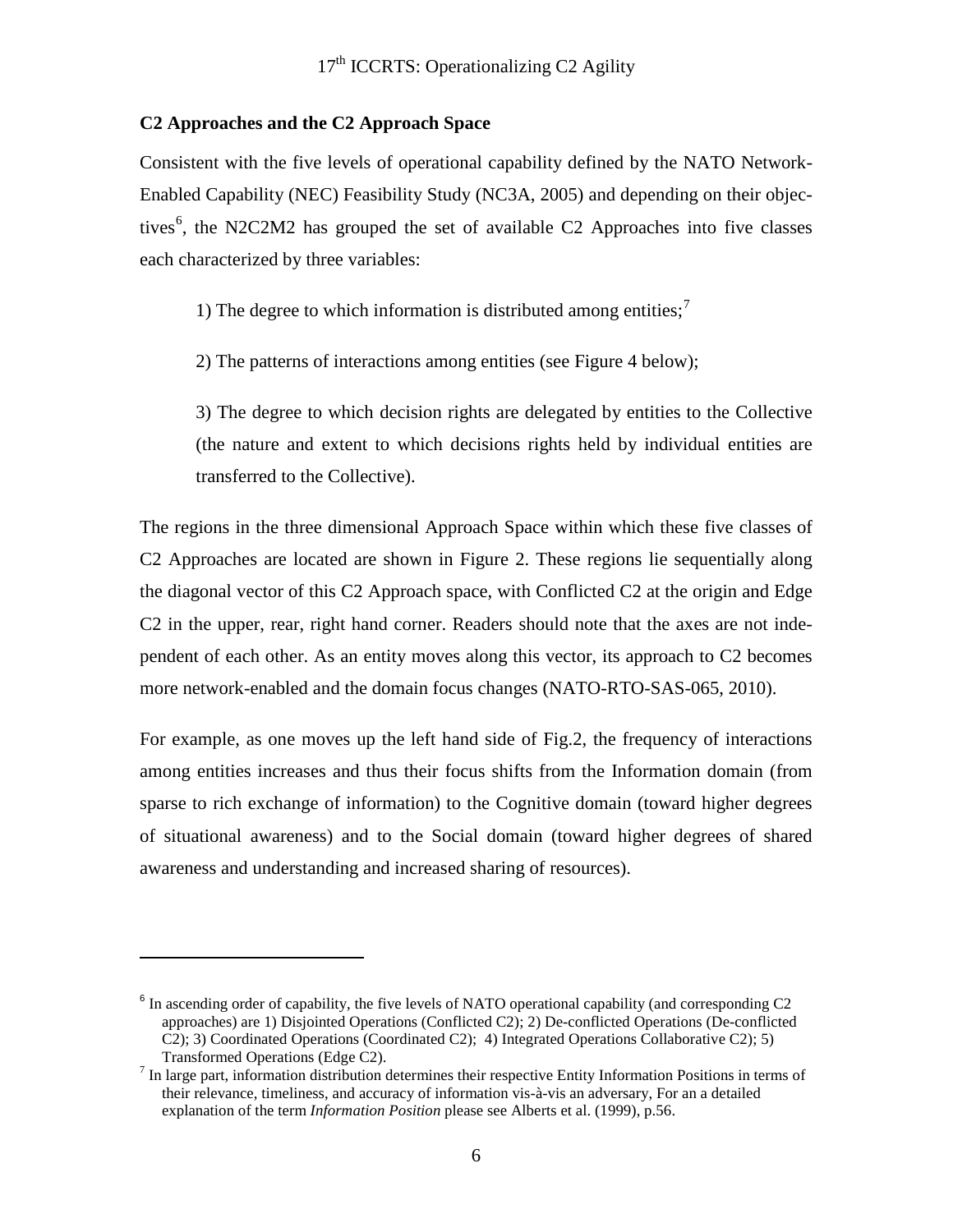

Figure 2: C2 Approaches and the C2 Approach Space (SAS-065)

The regions occupied by each of the C2 Approaches are summarized in Figure 3 in terms of the values of the three defining variables listed across the top. The gaps between Conflicted and De-conflicted C2, and between Collaborative and Edge C2, indicate that there is a qualitative difference between them with regard to allocation of decision rights to the Collective. In the case of Conflicted C2, there is no interaction among participating entities and no delegation of decision rights at all from individual entities to the Collective. The entities operate in a stand-alone mode based on their organic information only. Thus, in practical terms there is no Collective established in case of Conflicted C2. In case of Edge C2, an emergent, tailored and dynamic process is expected, as opposed to the welldefined allocation processes seen in De-conflicted, Coordinated, and Collaborative C2. The dashed lines between the latter indicates that the exact boundaries between them are difficult to define precisely, and the two-headed arrows signify that the transition between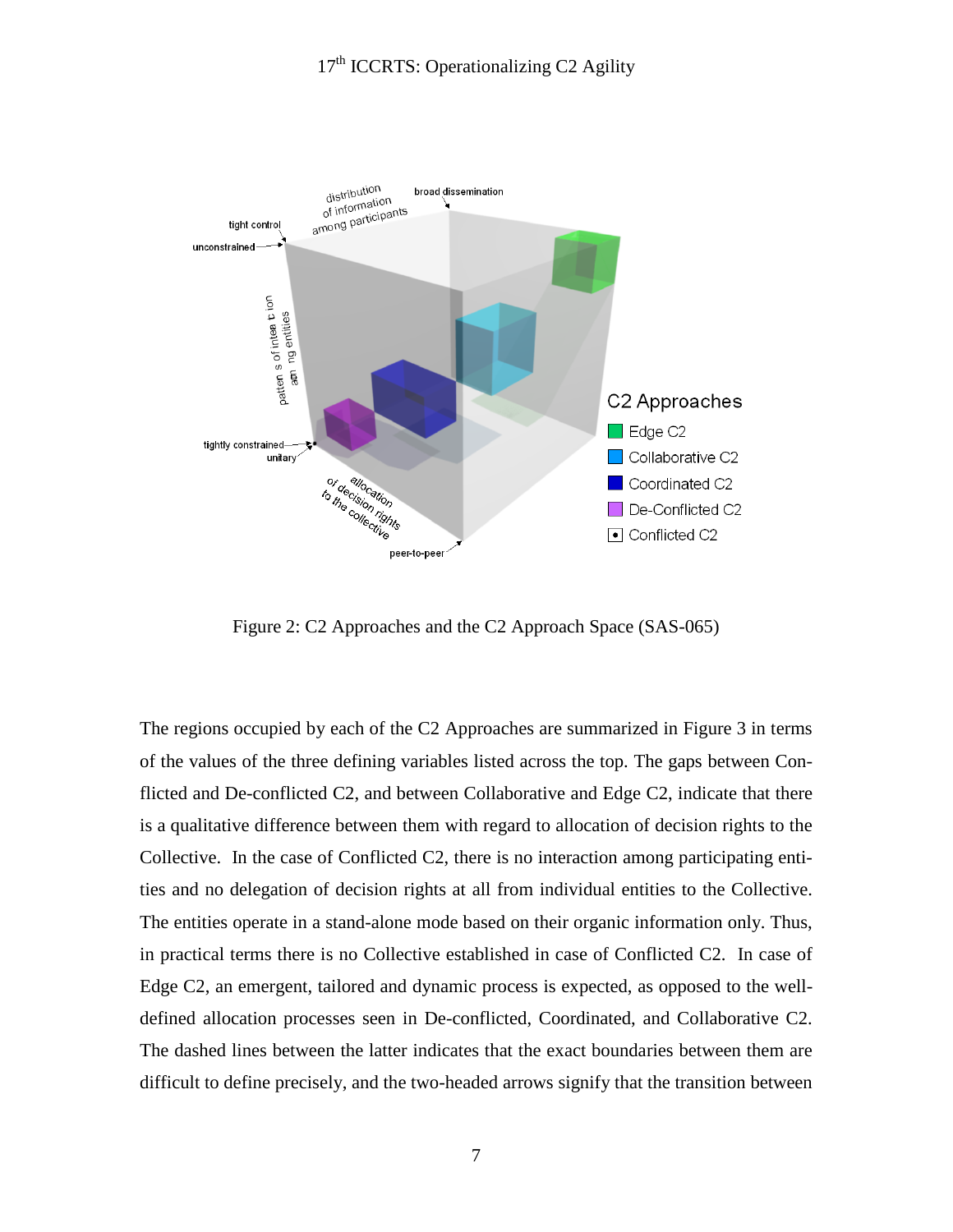them can be affected by changing constraints regarding patterns of interaction and distribution of information.

| C <sub>2</sub> Approach | <b>Allocation of Decision</b><br><b>Rights to the Collective</b> | <b>Patterns of Interaction</b><br><b>Among Participating</b><br><b>Entities</b> | Distribution of Information<br>(Entity Information<br>Positions)      |
|-------------------------|------------------------------------------------------------------|---------------------------------------------------------------------------------|-----------------------------------------------------------------------|
| Edge C <sub>2</sub>     | Not Explicit, Self-Allocated<br>(Tailored, and Dynamic)          | Unlimited<br>As Required                                                        | All Available and Relevant<br>Information Accessible                  |
|                         |                                                                  |                                                                                 |                                                                       |
| <b>Collaborative C2</b> | Collaborative Process and<br>Shared Plan                         | Significant<br>Broad                                                            | Additional Information<br>Across Collaborative<br>Areas/Functions     |
| <b>Coordinated C2</b>   | Coordinated Process<br>and Linked Plans                          | Limited and Focused                                                             | Additional Information<br><b>About Coordinated</b><br>Areas/Functions |
| <b>De-Conflicted C2</b> | <b>Establish Constraints</b>                                     | Very Limited<br>Sharply Focused                                                 | Additional Information<br>About Coordinated<br>Areas/Functions        |
|                         |                                                                  |                                                                                 |                                                                       |
| <b>Conflicted C2</b>    | None                                                             | None                                                                            | Organic Information                                                   |

Figure 3: Variables defining collective C2 Approach (SAS-065)

In addition to the three characteristic variables, there are a number of other entity properties enabled by the characteristics of a C2 approach that can be used to distinguish be-tween and among C2 approaches. These include the degree of the shared awareness<sup>[8](#page-7-0)</sup> and the degree of task-based organization across the Collective, both of which increase as C2 approaches become more network-enabled.

## **C2 Maturity and C2 Agility**

 $\overline{a}$ 

The Network-Centric Maturity Model proposed by Alberts et al. (1999) was about entities becoming more network-centric with the term "C2 maturity" reflecting the ability of

<span id="page-7-0"></span> $8$  The degree of shared awareness across the Collective is – together with degree of shared understanding and the adaptability of the Collective C2 process – a measure of C2 effectiveness.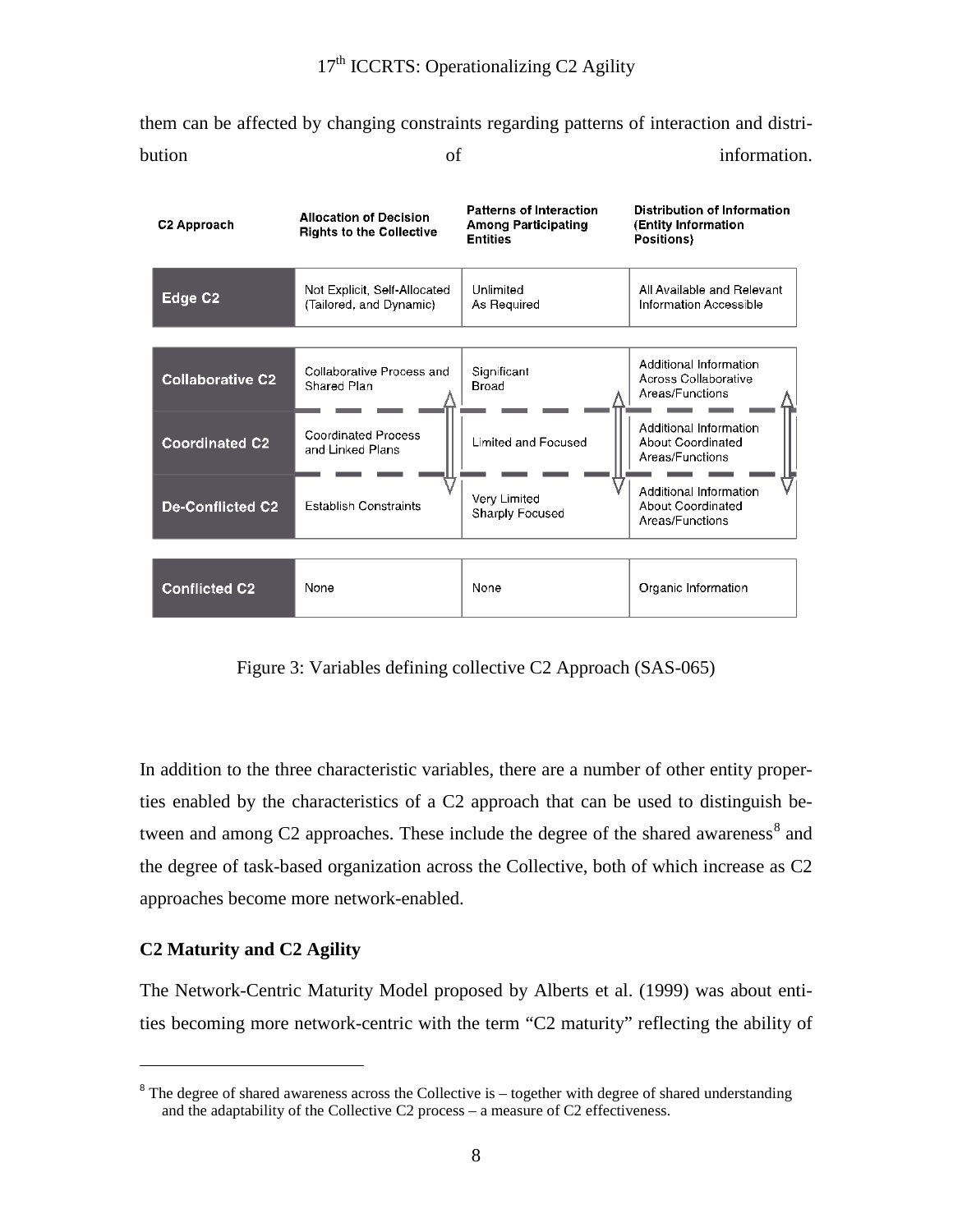## $17<sup>th</sup>$  ICCRTS: Operationalizing C2 Agility

C2 approaches to develop more shared awareness and then ultimately to exhibit increasing ability to manifest self-synchronizing behaviors. Based on the insights from validation case studies and experiments conducted by SAS-065, it was apparent that the terms "more net-worked enabled" and "more mature" were being used synonymously. Therefore, the members of SAS-065 reserved the use of the term C2 Maturity to describe the capability of an entity to move around in the C2 Approach space in an appropriate manner. Thus, C2 Maturity includes the ability of a C2 or management system to recognize the situation-dependent appropriateness of different C2 approaches, and the ability to transition between them.<sup>[9](#page-8-0)</sup>

To this end, NATO SAS-065 introduced the toolkit analogy that views each C2 'maturity level' having a toolkit at its disposal that has a number of C2 approaches in it, and the ability to transit between the available approaches. As shown in Figure 7, Level 1 of the C2 maturity toolkit has only the Conflicted C2 approach in it; for C2 maturity level 2 only De-conflicted C2; for C2 maturity level 3 De-conflicted and Coordinated C2; for C2 maturity level 4 De-conflicted, Coordinated, and Collaborative C2; and C2 maturity level 5 has all four approaches in its toolkit. C2 agility requires an ability to match the right tool to the task. Alberts (2011) proposes using Agility Maps to visualize and compare the relative agility of two or more approaches to C2 (called C2 Approach Agility) or two or more "C2 tool kits" (called C2 Agility) and two metrics to measure the degree of agility. The first of these simply looks at the percentage of Endeavor Space where the entity's selected C2 Approach is successful. A failure could be a result of not having any appropriate C2 Approach in one's toolkit for the situation in question or from an inability to recognize the situation and adopt the appropriate approach.

Thus, having the requisite classes of C2 approach in an entity's or Collective's C2 system repertoire is necessary but not sufficient for being able to respond in a timely manner or exploit situational change involving one's own coalition (self), the mission and/or the en-

 $\overline{a}$ 

<span id="page-8-0"></span><sup>&</sup>lt;sup>9</sup> Based on a comparison of the results of two case studies of natural disaster relief endeavors (Elbe Flood of 2002 in the eastern part of Germany and the Tsunami 2204 in Aceh), it was concluded that whether or not a given C2 approach is sufficient or appropriate to handle a situation depends on the situational complexity and the dynamics of the operational environment. Thus the terms requisite maturity and requisite agility were proposed to describe the capability of a C2 or management system to transit between "appropriate" C2 approaches in dynamic operational environments characterized by more or less frequent changes of situation (Huber et al, 2008).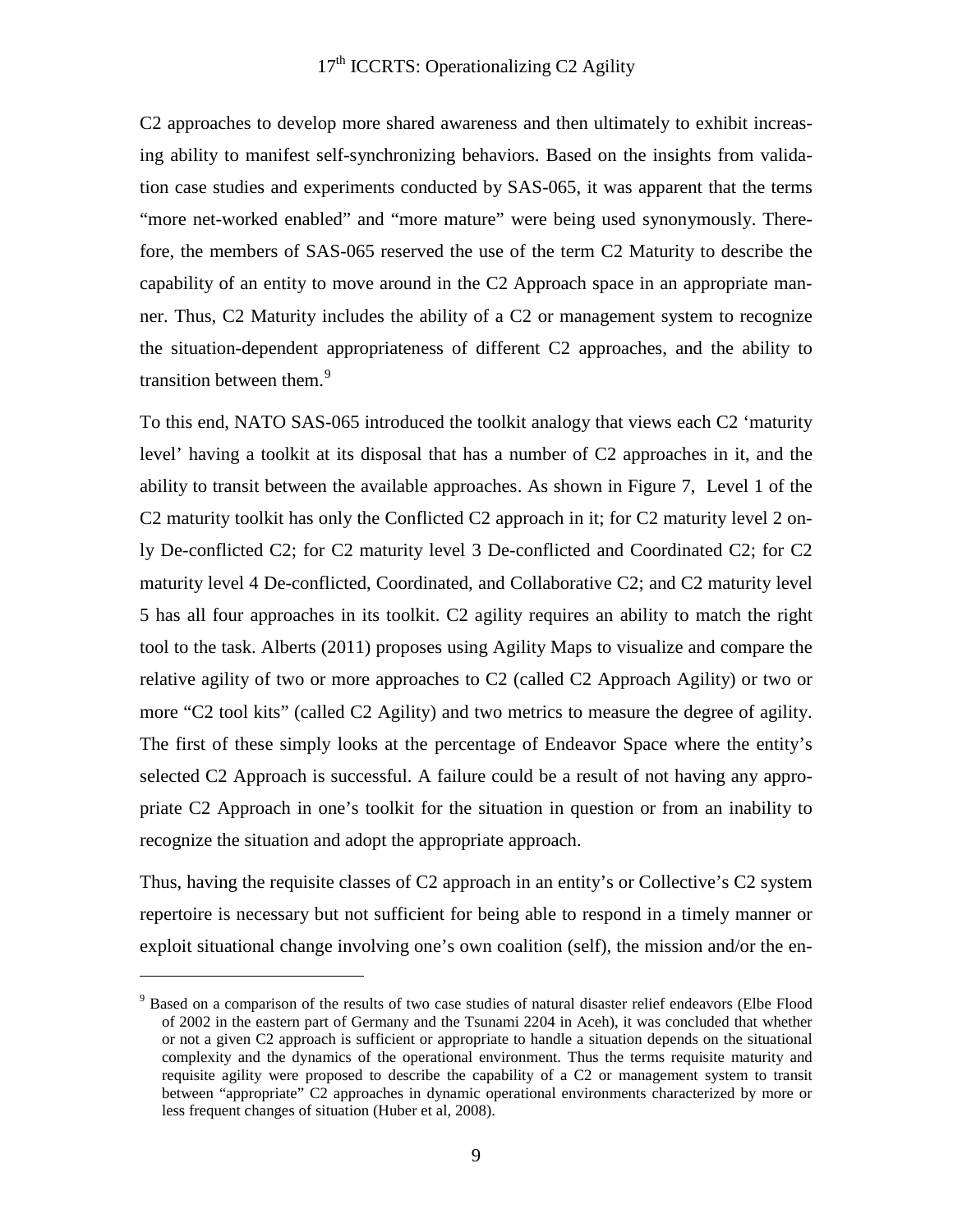vironment. To this end, entities must also able to recognize which of the C2 approaches in their toolkit is appropriate to cope with changes as they are recognized, emerging, or anticipated, and they must have the ability to transition to the appropriate approach.

Deep shared situational understanding is required in order to anticipate situational changes that may overwhelm a Collective's operational capabilities unless counteracted in time to cope with them, or to preclude or elude situational changes altogether.

As shown in Figure 4, SAS-065 hypothesized that as an entity possesses a more mature C2 capability, it will become more agile. Thus, SAS-065 concluded that as C2 maturity increased it would result in increased C2 Agility.

|            | <b>C2 Capability</b><br><b>Levels</b> | <b>Contents of C2</b><br><b>Toolkit</b>                                       | C2 Approach<br>Decision<br>Requirement                               | <b>Transition</b><br><b>Requirements</b>                                |
|------------|---------------------------------------|-------------------------------------------------------------------------------|----------------------------------------------------------------------|-------------------------------------------------------------------------|
|            | Level 5                               | Edge C <sub>2</sub><br>Collaborative C2<br>Coordinated C2<br>De-Conflicted C2 | Emergent                                                             | ►Edge C2<br>Collaborative C2+<br>Coordinated C2 -<br>De-Conflicted C2 - |
| C2 Agility | Level 4                               | Collaborative C2<br>Coordinated C2<br>De-Conflicted C2                        | Recognize 3 situations<br>and match to<br>appropriate C2<br>approach | Collaborative C2-<br>Coordinated C2 -<br>-De-Conflicted C2 -            |
|            | Level 3                               | Coordinated C <sub>2</sub><br>De-Conflicted C2                                | Recognize 2 situations<br>and match to<br>appropriate C2<br>approach | Coordinated C2 -<br>De-Conflicted C2-                                   |
|            | Level <sub>2</sub>                    | De-Conflicted C2                                                              | N/A                                                                  | None                                                                    |
|            | Level 1                               | Conflicted C2                                                                 | N/A                                                                  | None                                                                    |

Figure 4: C2 Maturity Levels and C2 Agility (SAS-065)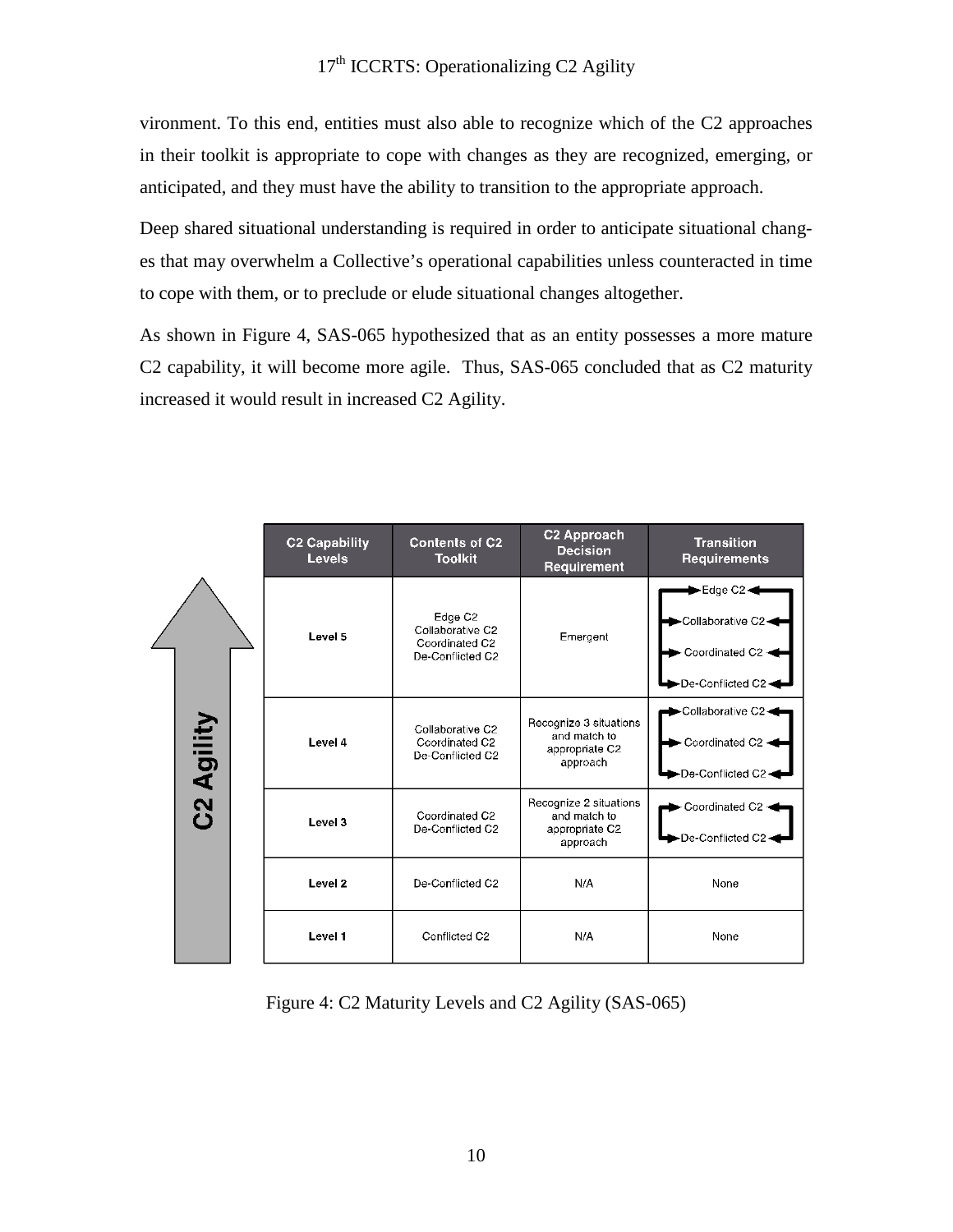## **Complex Endeavors and Complex Adaptive Systems**

The term "Complex Endeavors" has been used here to refer to undertakings that have one or more of the following characteristics.

- 1. The number and diversity of the participants is such that;
	- a. there are multiple interdependent 'chains of command',
	- b. objective functions (goals) of the participants conflict with one another or their components have significantly different weights, or,
	- c. participants' perceptions of the situation differ in important ways.
- 2. The effects space (situations) spans multiple domains (Physical, Information, Cognitive and Social) and there is
	- a. a poor understanding of networked cause-and-effect relationships, and
	- b. difficulty in predicting the precise effects that are likely to arise from alternative courses of action.

These characteristics reflect six principal characteristics of Complex Adaptive Systems and their relationship to Information Age warfare as described in (Moffat, 2003):.

- 1. **Non-Linear Interaction**. This can give rise to surprising and non-intuitive behaviour, on the basis of simple local co-evolution as in combat forces consisting of a large number of nonlinearly interacting entities.
- 2. **Decentralised control**. Natural systems, such as the co-evolution of an ecosystem, or the movement of a fluid front through a crystalline structure, are not controlled centrally. The emergent behaviour is generated through local co-evolution. There is no master "oracle" dictating the actions of each and every combatant.
- 3. **Self-Organization**. Such natural systems can evolve over time to an attractor corresponding to a special state of the system, without the need for guidance from outside the system. Local military action, which often appears "chaotic", induces long-range order.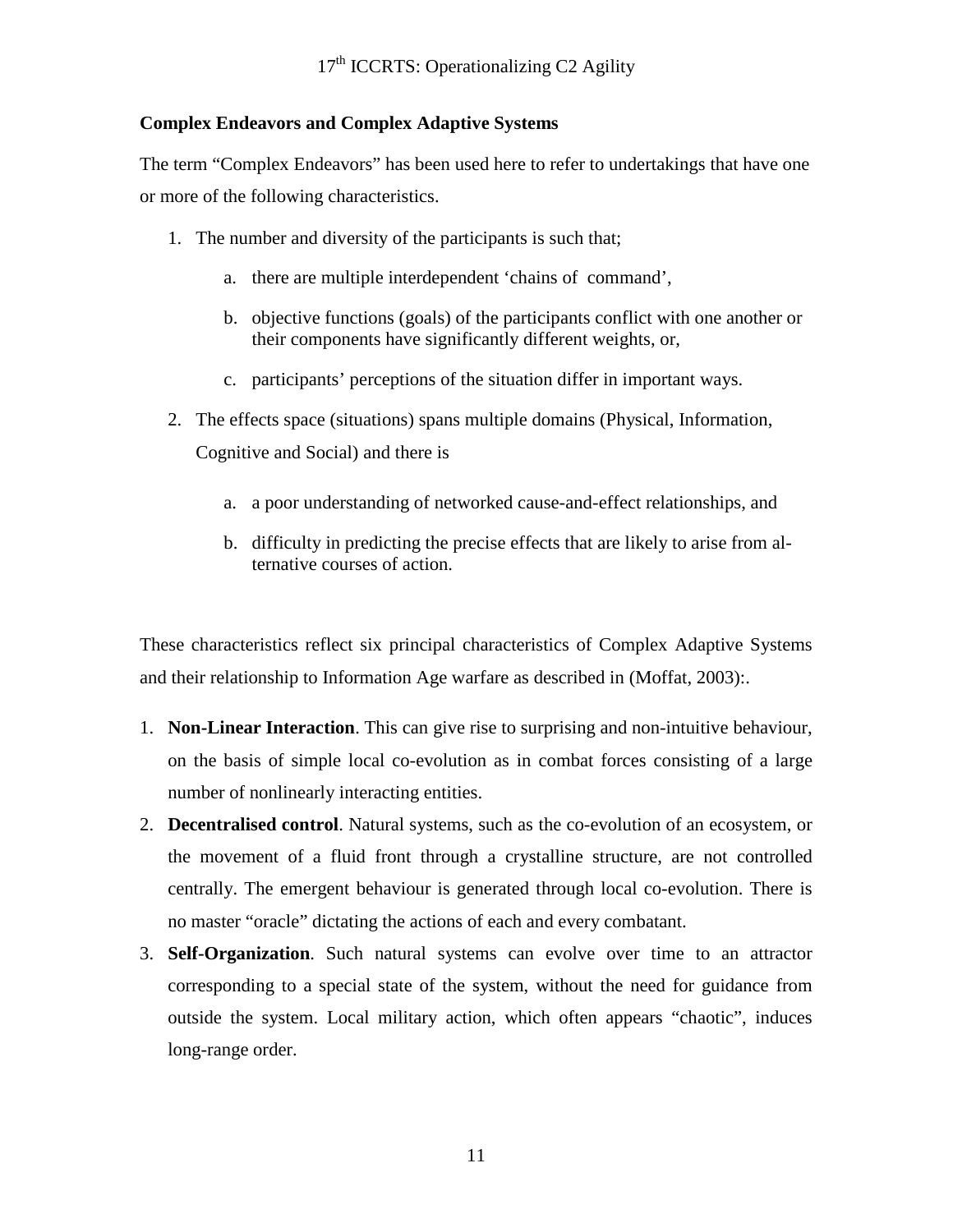- 4. **Non-Equilibrium Order**. This refers to the order (for example the space and time correlations) inherent in an open, dissipative system which is far from equilibrium. Military conflicts, by their nature, proceed far from equilibrium. Correlation of local effects is a key factor.
- 5. **Adaptation.** Such systems are constantly adapting clusters or avalanches of local interaction are constantly being created and dissolved across the system. These correspond to correlation effects in space and time, rather than a top down imposition of large scale coincidences in space and time. Combat forces must continually adapt and co-evolve in a changing environment.
- 6. **Collectivist Dynamics.** The ability of elements to locally influence each other, and for these effects to ripple through the system, allows continual feedback between the evolving states of the elements of the system. There is continual feedback between the behaviour of combatants and the command structure.

Interpreting these observations we arrive at the following conclusions regarding Complex Endeavors and the agility of their Collective C2 or management:

- The number and diversity of participants result in a correspondingly large number of 'degrees of freedom' that, in turn, can generate a large number of different ways in which participants could interact.
- The interactions that can and are likely to take place among participants (one of the three dimensions of the C2 approach space) are directly affected by the other dimension of the C2 approach that has been adopted (distribution of decision rights, distribution of information). These interactions are affected by the nature of the perspectives of the individual participants, the amount of information that is shared, their individual qualities of awareness, and the extent of their shared awareness. Given the large number of factors that influence the nature of each interaction, it is reasonable to assume that these interactions will not be linear (thus small differences in initial conditions may lead to large changes in outcome).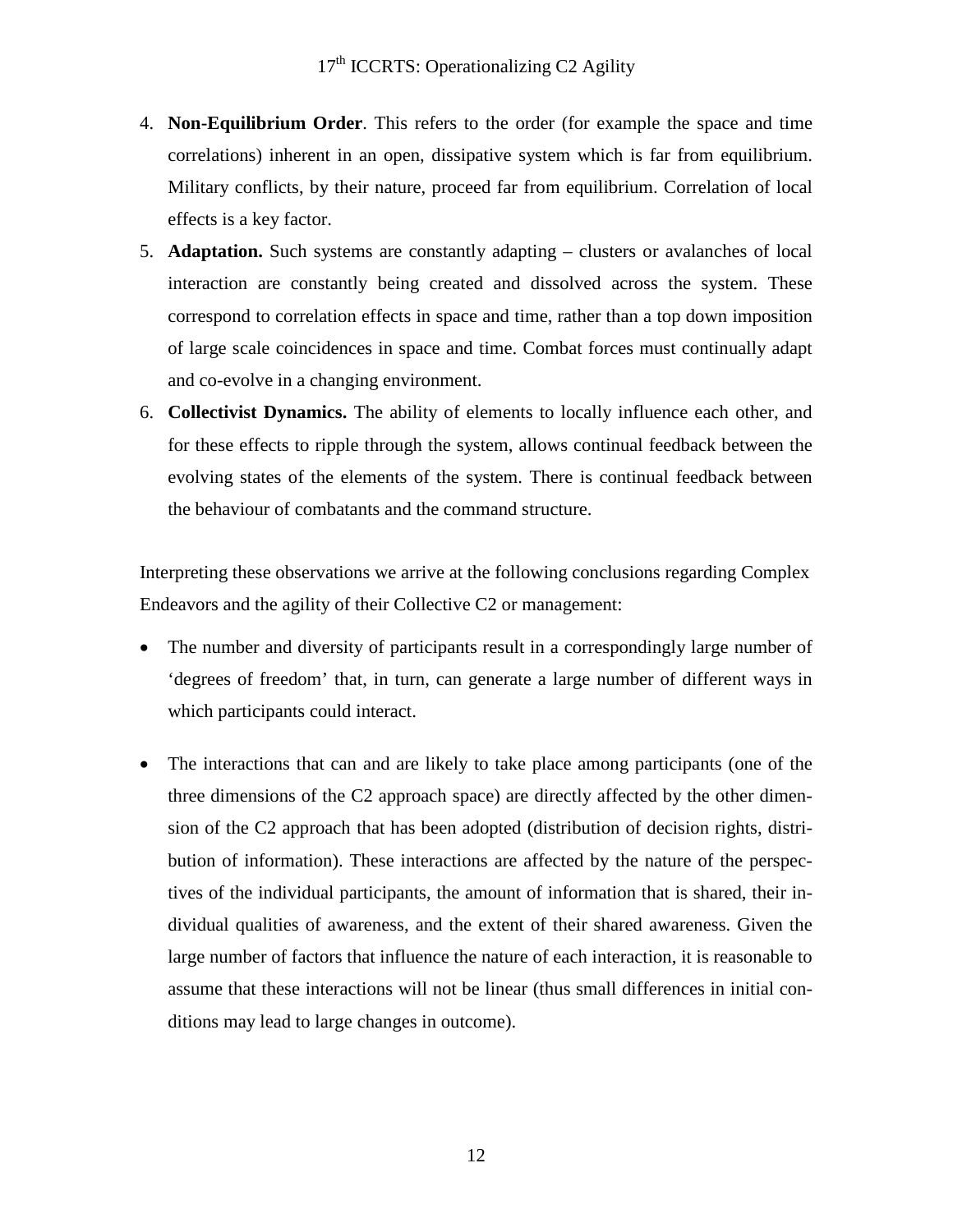- Multiple, interdependent chains of command mean that there is no single person in command, hence no "master oracle" dictating the actions of each and every combatant.
- An agile C2 capability requires that there be feedback between the behavior of the combatants (the circumstances and context) and the command approach adopted.
- Networked cause-and-effect relationships are likely to result in cascades of effects that ripple through the Physical and Cognitive domains (Smith, 2003). Our ability to predict these circumstances and the resulting effects is, at best, limited. However, we may be able to bound the range of values that could occur, or are likely to occur (Smith, 2003).

## **Case Study Examples**

 $\overline{a}$ 

For the purpose of this paper we selected – from the 17 validation case studies performed by SAS-065<sup>[10](#page-12-0)</sup> – two cases of major disaster responses that required truly complex endeavors: the impact of Hurricane Katrina on New Orleans and the surrounding area of the gulf coast of USA in 2005 and the effect of the Indian Ocean Tsunami of 2004, focusing particularly on the coastal province of Aceh in Sumatra and the medical response in Thailand. As the authors of the available reference materials on these events had not developed a data collection plan with C2 maturity in mind, the members of the respective SAS-065 working groups had to rely on their experience and exercise judgment in order to perform assessments of the factors characterizing the C2 Maturity of the Collective and entities participating in the endeavors. In order to facilitate comparisons between cases, a common template of factors was used that described their values in qualitative form for each of the five classes of C2 approach specified in Figure 2.

In addition to the three characteristic variables defining Collective C2 Approaches (see Figure 3), the common template included the following three groups of variables:

<span id="page-12-0"></span> $10$  They included five cases of combat and military exercises, six cases of peace operations in the Balkans, and three each of simple and complex disaster responses.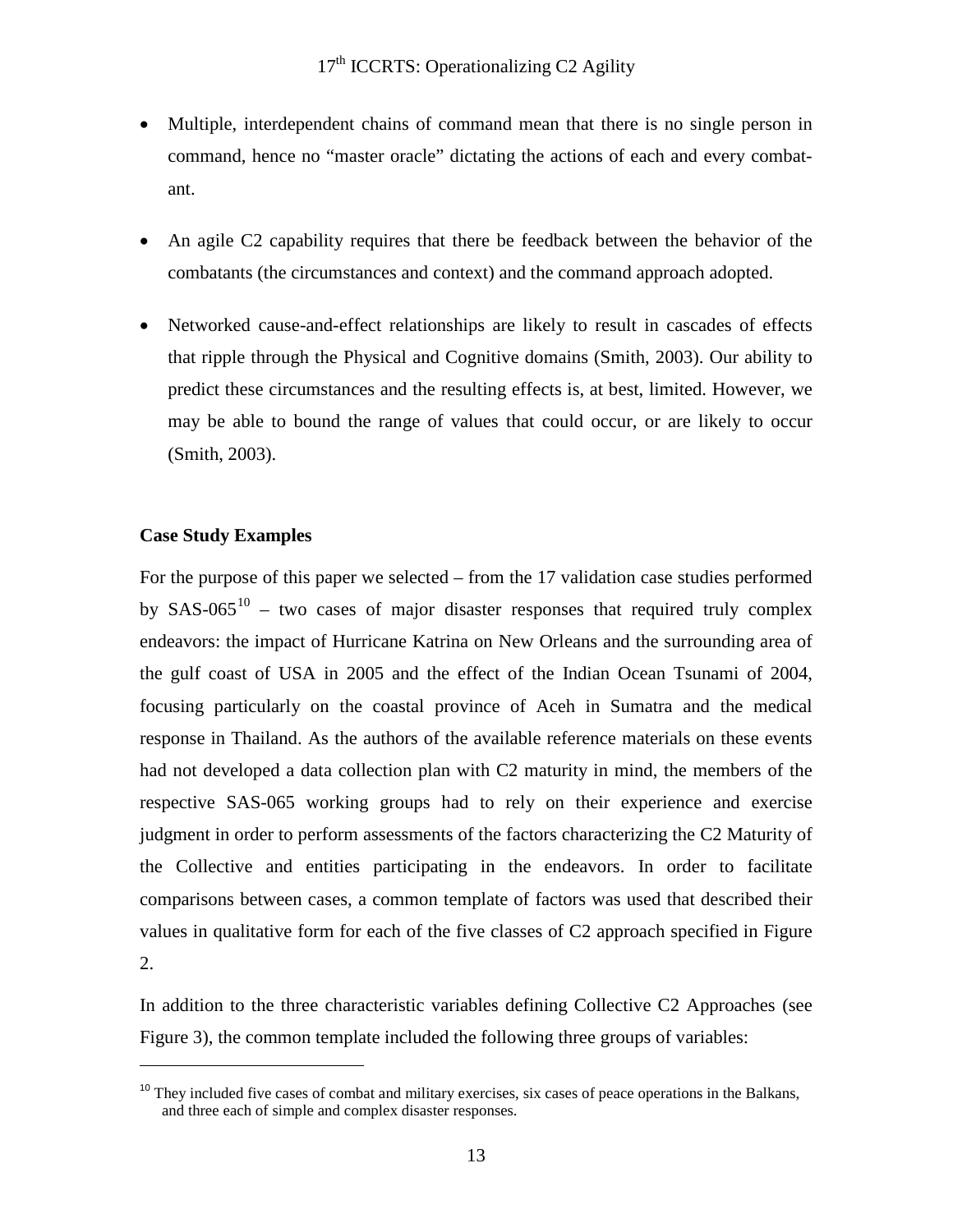- Required Patterns of Interaction described in terms of 1) the degree of task-based organization across the Collective (tasks-oriented versus entity clusters); 2) the degree of inter-cluster connectivity; 3) the frequency/continuity of interactions.
- Measures of C2 Effectiveness across the Collective captured by 1) the degree of shared awareness; 2) the degree of shared understanding; 3) the adaptability of the Collective C2 process.
- Measures of Endeavor Effectiveness described in terms of 1) the relative effectiveness ( synergies / negative cross impacts); 2) efficiency given effectiveness (efficient use of resources); 3) agility of the collective C2 process (constraints, timeliness).

Both of the cases presented below have shown that 1) Collective C2 maturity and agility go hand in hand, 2) the C2 Maturity and hence, C2 Agility, is more or less limited by the C2 maturity of the participating entities, 3) entity C2 Maturity is limited by the capabilities of entity C2 systems; and 4) observed instances of agile behavior, in both cases, were restricted to situations where the respective participants had, or were able to generate, the connectivity necessary to adapt their command and management systems and processes to the dynamic changes of the operational environment.

#### **The Response to Hurricane Katrina**

#### **The Federal Planning Process**

The National Response Plan (NRP) resulting from DHS Presidential Directive No. 5 in 2004 recognizes that planning, preparing for and responding to natural and other disasters are primarily responsibilities of the States. This reflects the US constitutional perspective, and results in a *pull* response assumption, with local authorities having the lead at the start, escalating to State level and then to Federal level, if necessary and if requested.

The 'Stafford Act' reiterates the philosophy that, in a disaster, local resources should be used first, then State and finally Federal resources. The Stafford Act also outlines the process by which State governors can request assistance from the Federal government when the event becomes one of 'National Significance'. The US President then has to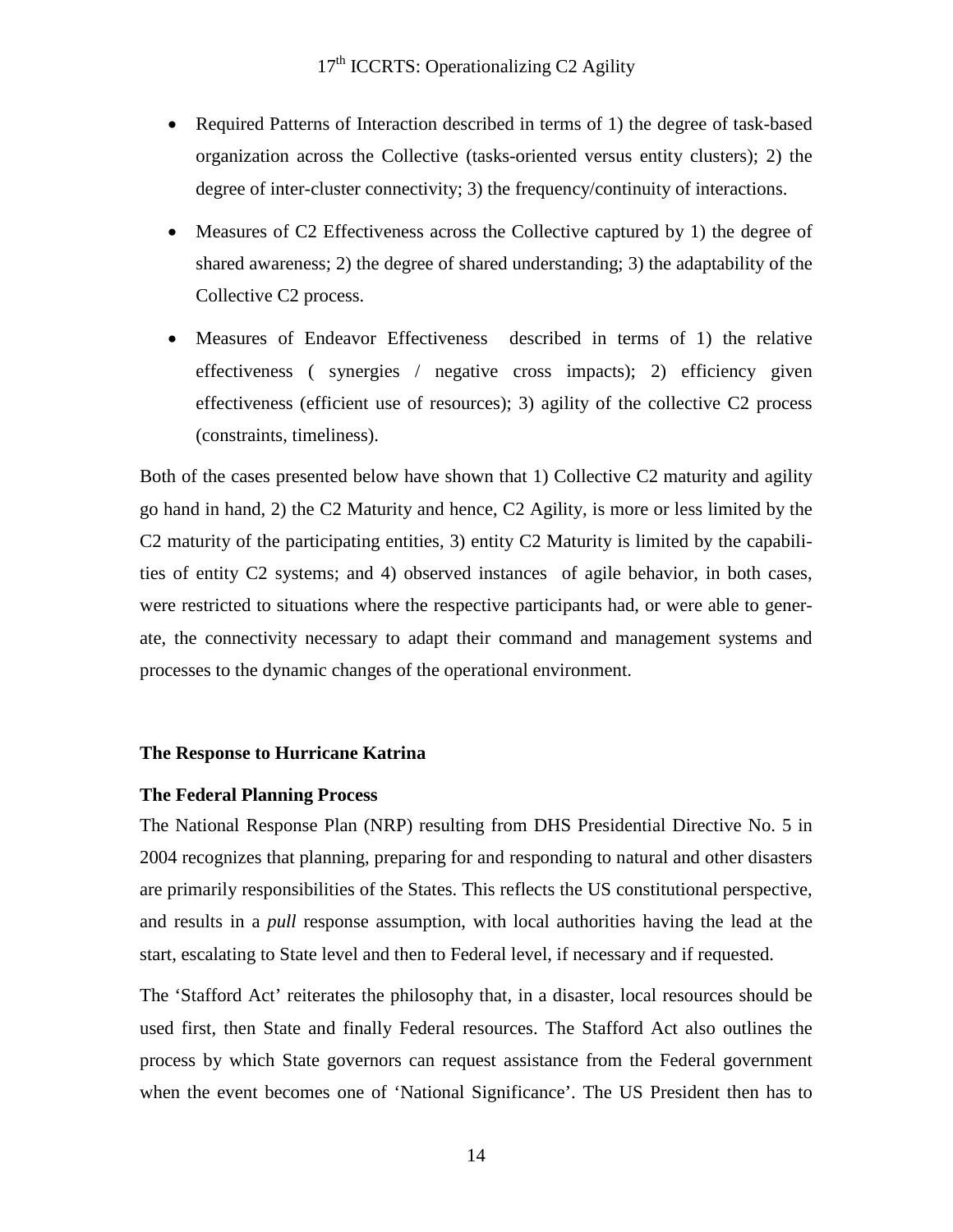decide whether this merits designation as an 'emergency' (releasing limited resources to the States), a 'Major Disaster' (releasing much greater resource to the States) or a 'Catastrophe'. The first two of these result in a 'pull' response; the States requesting and drawing down from these Federal resources as they see the event unfolding. The third category of 'catastrophe' was only being formulated at the time of Katrina, and had not been fully implemented. If called for by the President, it would have resulted in a proactive 'push' of resources to the region without waiting for requests from State authorities.

Under the NRP, a comprehensive framework is set up of response to major incidents. At the Federal level, the Homeland Security Operations Centre, the FEMA (Federal Emergency Management Agency) National Response Centre and the Interagency Incident Management Group jointly coordinate the response across Government Departments. The Federal Coordinating Officer (FCO), a representative of the Secretary for Homeland Security, is authorized to lead a Joint Field Office (JFO). This is a temporary Federal facility established locally at the time of a disaster to coordinate the local, State and Federal response. It consists of senior representatives from all of the agencies and responders involved, and develop objectives, strategies, plans and priorities. The membership of this office is envisaged as growing and adapting over time as the incident escalates or diminishes.

## The **Timeline and Response to Hurricane Katrina**

Table 1 below describes the evolution of the disaster over time and how the C2 approach adapted in response to these changing events.<sup>[11](#page-14-0)</sup>

| Date              | <b>Activities</b>                                                                                                                                                     | <b>NNEC C2 Approach</b>                                                                                                       |
|-------------------|-----------------------------------------------------------------------------------------------------------------------------------------------------------------------|-------------------------------------------------------------------------------------------------------------------------------|
| <b>Year: 2005</b> |                                                                                                                                                                       |                                                                                                                               |
| Wed Aug 24        | FEMA activates Hurricane Liaison Team<br>-FEMA, National Weather Service, State, Local<br>• DoD NORTHCOM issues Warning Order for sup-<br>porting commands to prepare | De-Conflicted/Conflicted C2<br>De-conflicted C2 between FE-<br>MA, National Weather Service<br>and National Hurricane Center. |

Table 1: The adaptation of the C2 Approach over time, in response to Hurricane Katrina

 $\overline{a}$ 

<span id="page-14-0"></span> $11$ <sup>11</sup> A detailed account, is given in the working group paper by Moffat et al. (2008)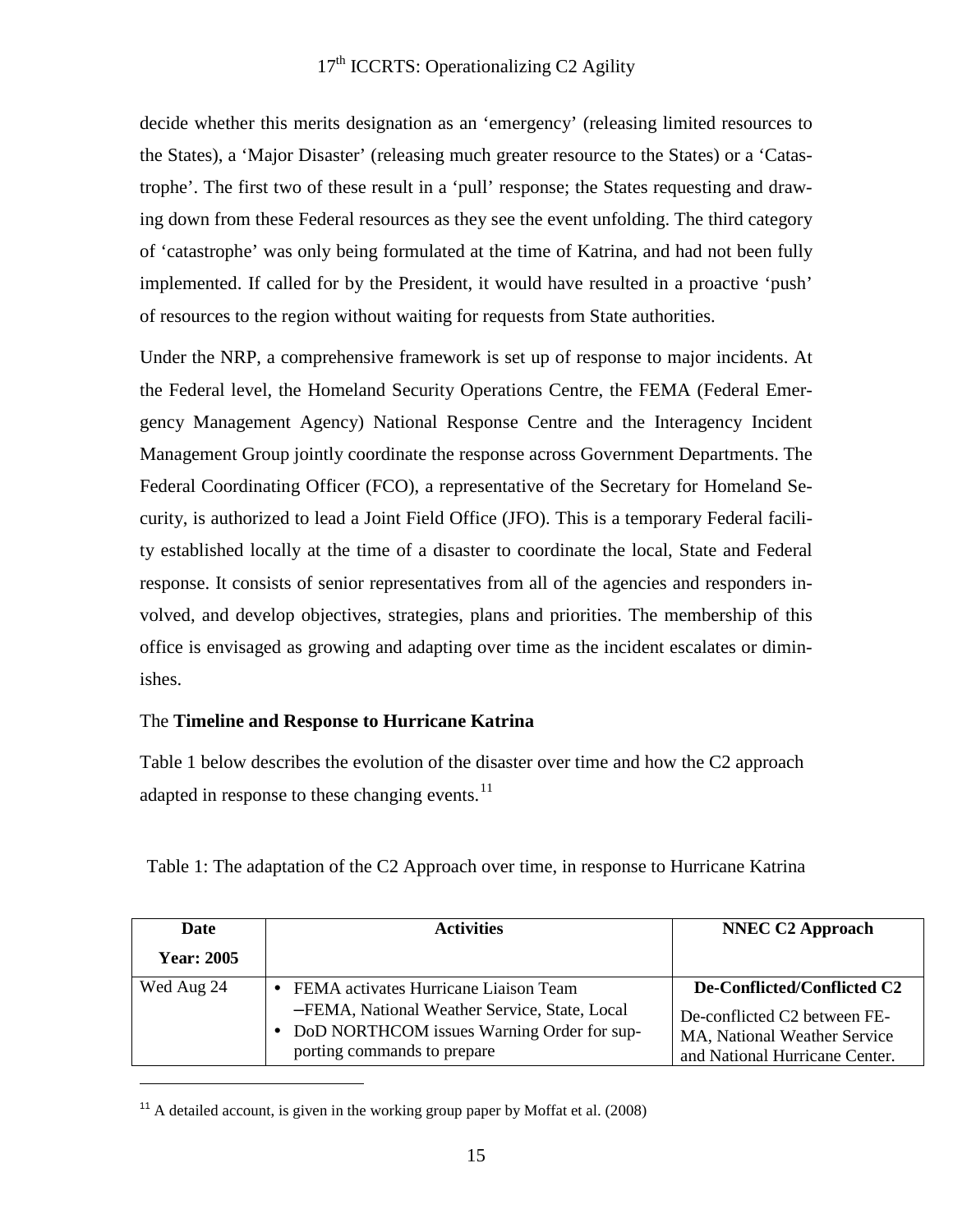|              | <b>Planning Perception</b><br>$\bullet$                                        | Conflicted C2 at the local level   |
|--------------|--------------------------------------------------------------------------------|------------------------------------|
|              | -"Adequate and Exemplary"                                                      | due to separate initial local re-  |
|              |                                                                                | sponses.                           |
|              |                                                                                |                                    |
|              |                                                                                |                                    |
| Thurs Aug 25 | • Local emergency preliminary responses within each                            |                                    |
|              | State                                                                          |                                    |
|              | • First FEMA teleconference - Federal/State/local                              |                                    |
|              | Plans for evacuation and shelter                                               |                                    |
|              | • FEMA initial pre-positioning                                                 |                                    |
|              | Rapid needs and emergency response teams on alert                              |                                    |
|              | • Local private sector entities respond                                        |                                    |
| Fri Aug 26   | • Louisiana (LA) and Mississippi (MS) Governors                                | De-Conflicted C2                   |
|              | declare states of emergency                                                    | Limited interactions in the infor- |
|              | • Alabama (AL), LA and MS                                                      | mation domain                      |
|              | - Emergency Operational Centers expanded to high-                              |                                    |
|              | est readiness levels                                                           |                                    |
|              | • LA Joint Operations (OP) Centre activated                                    |                                    |
|              | -LA, MS National Guard mobilized                                               |                                    |
|              | • FEMA daily video conferencing                                                |                                    |
|              | - Regions, Nat. Hurricane Center, Federal Agencies                             |                                    |
|              | and Depts.                                                                     |                                    |
|              | - Exchange information; reconcile responses                                    |                                    |
| Sat Aug 27   | • Phase 1 of LA Emergency Evacuation Plan                                      | <b>Coordinated C2</b>              |
|              | -implemented and MS informed                                                   | Limited linking of plans and ac-   |
|              | • LA and MS Departments of transportation linked                               | tions                              |
|              | -Evacuation transportation plans coordinated                                   |                                    |
|              | • FEMA activates National Disaster Medical Systems                             |                                    |
|              | teams                                                                          |                                    |
|              | • FEMA and FEMA regional HQs in Texas (TX) and                                 |                                    |
|              | Georgia (GA) go to level 1                                                     |                                    |
|              | • FEMA Mobile Emergency Response Support De-<br>tachment deploys to LA from TX |                                    |
|              | • Fed CO appointed (heads Joint Field Office)                                  |                                    |
|              | • LA and MS implement contra-flow plans                                        |                                    |
|              | • LA and MS deploy personnel and pre-position re-                              |                                    |
|              | sources                                                                        |                                    |
|              | • Fed emergency declared by President after request                            |                                    |
|              | from Governor LA                                                               |                                    |
|              | Governor AL offers assistance to LA and MS                                     |                                    |

| Sun Aug 28 | • President calls LA Governor                                        | De-conflicted C2              |
|------------|----------------------------------------------------------------------|-------------------------------|
|            | - Urges mandatory evacuation of New Orleans<br>FEMA video conference | Periodic information exchange |
|            | -President                                                           |                               |
|            | -Secretary, Homeland Security (DHS)                                  | De-conflicted C <sub>2</sub>  |
|            | $-FEMA$                                                              |                               |
|            | -National Hurricane Center                                           | at President/State level      |
|            | -State Representatives                                               |                               |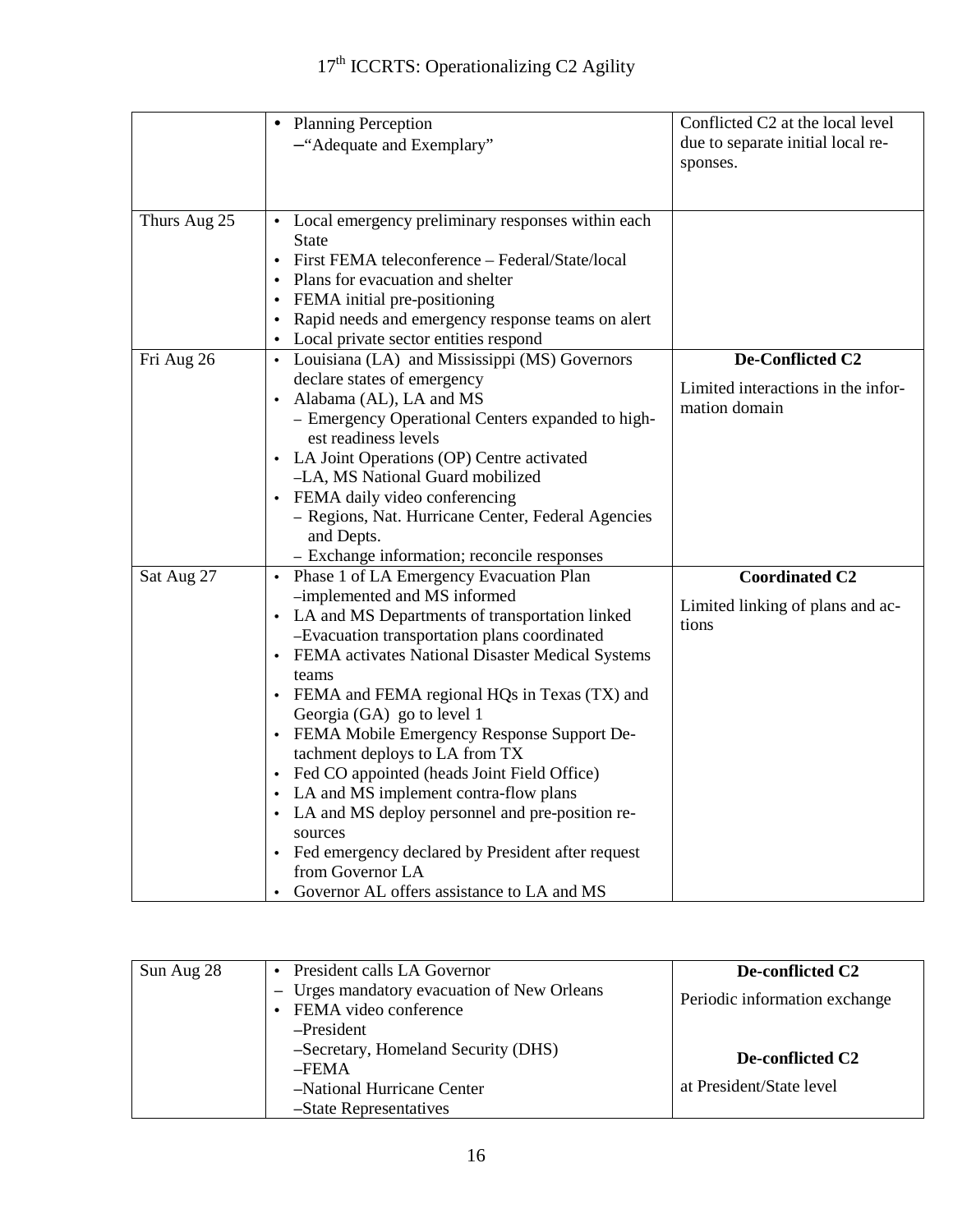|             | <b>Regular briefings to President</b><br>$\bullet$<br>"DoD fully engaged" (FEMA reports)<br>National Weather Service issues accurate warning of<br>severity of impact (to all parties)                                                                                                                                                                                                                                                                                                                                                                                                                                                                                                | <b>Coordinated C2</b><br>at the local/State level                                                                                                                                                   |
|-------------|---------------------------------------------------------------------------------------------------------------------------------------------------------------------------------------------------------------------------------------------------------------------------------------------------------------------------------------------------------------------------------------------------------------------------------------------------------------------------------------------------------------------------------------------------------------------------------------------------------------------------------------------------------------------------------------|-----------------------------------------------------------------------------------------------------------------------------------------------------------------------------------------------------|
| Mon Aug 29  | • Storm hits<br>- Huge damage to power, communications<br>- Damage to infrastructure, transport, healthcare<br>- Mayor of New Orleans could not communicate for<br>48-hrs<br>• LA and MS request National Guard assets from other<br><b>States</b><br>• Conflicting reports to local/State/Federal level<br>- Inaccurate and incomplete information<br>• Lack of situation awareness and Common Operation-<br>al Picture (COP)<br>- Breaching of levees unclear<br>• Impossible to establish functioning incident com-<br>mand centers<br>• Some emergency responders did not respond<br>• Search and Rescue begins<br>• Command structure broke down for local emergency<br>response | <b>Conflicted C2</b><br>Search and Rescue begins                                                                                                                                                    |
| Tues Aug 30 | • DoD Joint Task Force Katrina established<br>• State and local officials begin to organize mass evac-<br>uation of New Orleans<br>• FEMA organizes bus transportation<br>- Buses arrived eve of Aug 31<br>• Search and Rescue fully committed                                                                                                                                                                                                                                                                                                                                                                                                                                        | <b>Conflicted C2</b><br><b>Search and Rescue</b><br>De-Conflicted C2<br>for FEMA/State<br>• Some plans and actions start-<br>ing to be linked<br>• Low level of coordination be-<br>ing established |

| Wed Aug 31 | • LA and Federal level working together to plan evac-          | <b>Conflicted C2</b>               |
|------------|----------------------------------------------------------------|------------------------------------|
|            | uation to other States                                         | at local level and with DoD        |
|            | • DoD, DoT, DoS activities:<br>- local delivery of food, water |                                    |
|            | - plan further evacuation activities from New Orle-<br>ans     | <b>Conflicted C2</b>               |
|            | • No Federal active duty forces in the area                    | for Search and Rescue              |
|            | - due to incorrect situational awareness                       |                                    |
|            | • Large crowds at Convention Centre                            | <b>Coordinated C2</b>              |
|            | -no food or water                                              |                                    |
|            | • Federal Search and Rescue                                    | planning in parts of Federal/State |
|            | - Evacuees deposited on high ground with no coordi-            | levels                             |
|            | nation or unified command structure                            |                                    |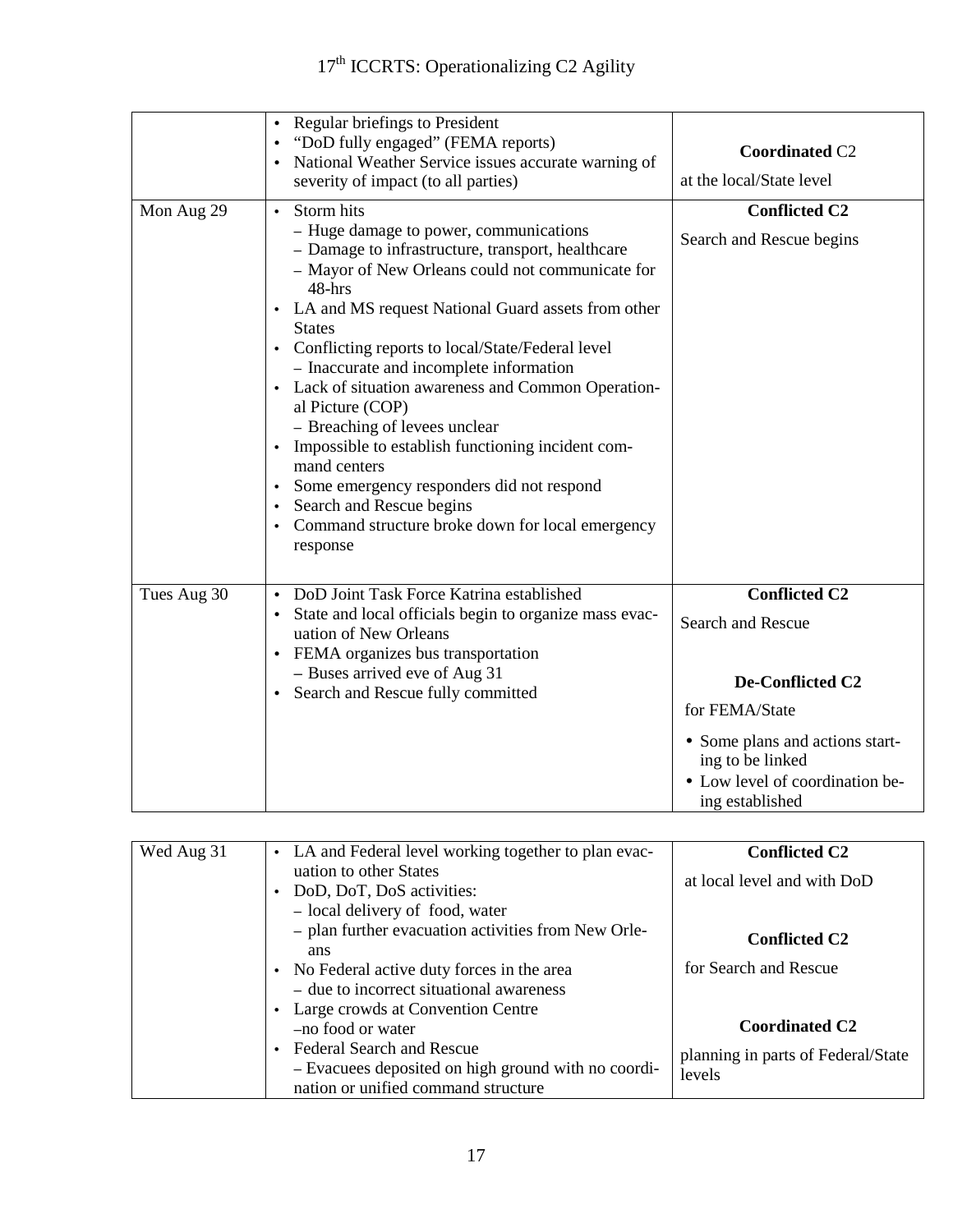| Fri Sept 2 | Superdome evacuation continues<br>$\bullet$<br>$-15,000$ evacuated<br>$-5,500$ remaining                                                                                                                  | <b>Conflicted C2</b><br>for National Guard and Active<br>Duty Force                                                     |
|------------|-----------------------------------------------------------------------------------------------------------------------------------------------------------------------------------------------------------|-------------------------------------------------------------------------------------------------------------------------|
|            |                                                                                                                                                                                                           | <b>Beginnings of De-Confliction</b>                                                                                     |
|            |                                                                                                                                                                                                           | • using local liaison officers<br><b>Coordinated</b> planning in parts of<br>Federal/State levels                       |
| Sat Sept 3 | • Evacuation of Convention Centre starts<br>- Food, water and medicine now available<br>$-25,000$ to be evacuated<br>Superdome evacuation continuing                                                      | De-Conflicted C2<br>for evacuations<br>$\bullet$<br>between National Guard and<br>Active Duty Forces via JTF<br>Katrina |
| Sun Sept 4 | • Evacuation mostly complete<br>- Superdome and Convention Center                                                                                                                                         | <b>Coordinated C2</b><br>between National Guard and Ac-<br>tive Duty Force<br>• via Joint Task Force Katrina            |
| Mon Sept 5 | Vice Admiral Allen (Coast Guard)<br>$\bullet$<br>- Designated Deputy Primary Federal Officer                                                                                                              | <b>Coordinated C2</b><br>Higher levels emerging                                                                         |
| Tue Sept 6 | Establishment of Law Enforcement Coordination<br>$\bullet$<br>Center<br>- Unified Command for Law Enforcement<br>- New Orleans (NO) Police, LA State Police, Na-<br>tional Guard, Federal Law Enforcement | <b>Collaborative C2</b><br>emerging                                                                                     |

From Table 1 we can see that the initial planning and implementation prior to landfall of the hurricane worked fairly well. However the size and scale of the hurricane overwhelmed those facilities and forced the C2 Approach back down to the Conflicted C2 level. It then took some time to build back up again, reaching Collaborative C2 level by Sept 6, 2005. Thus, while over the course of the crisis response, entities were able to adopt different approaches to C2, the approach adopted was dictated by constraints and not by choice. Thus, C2 Maturity was limited and, as a result, limited C2 Agility was manifested.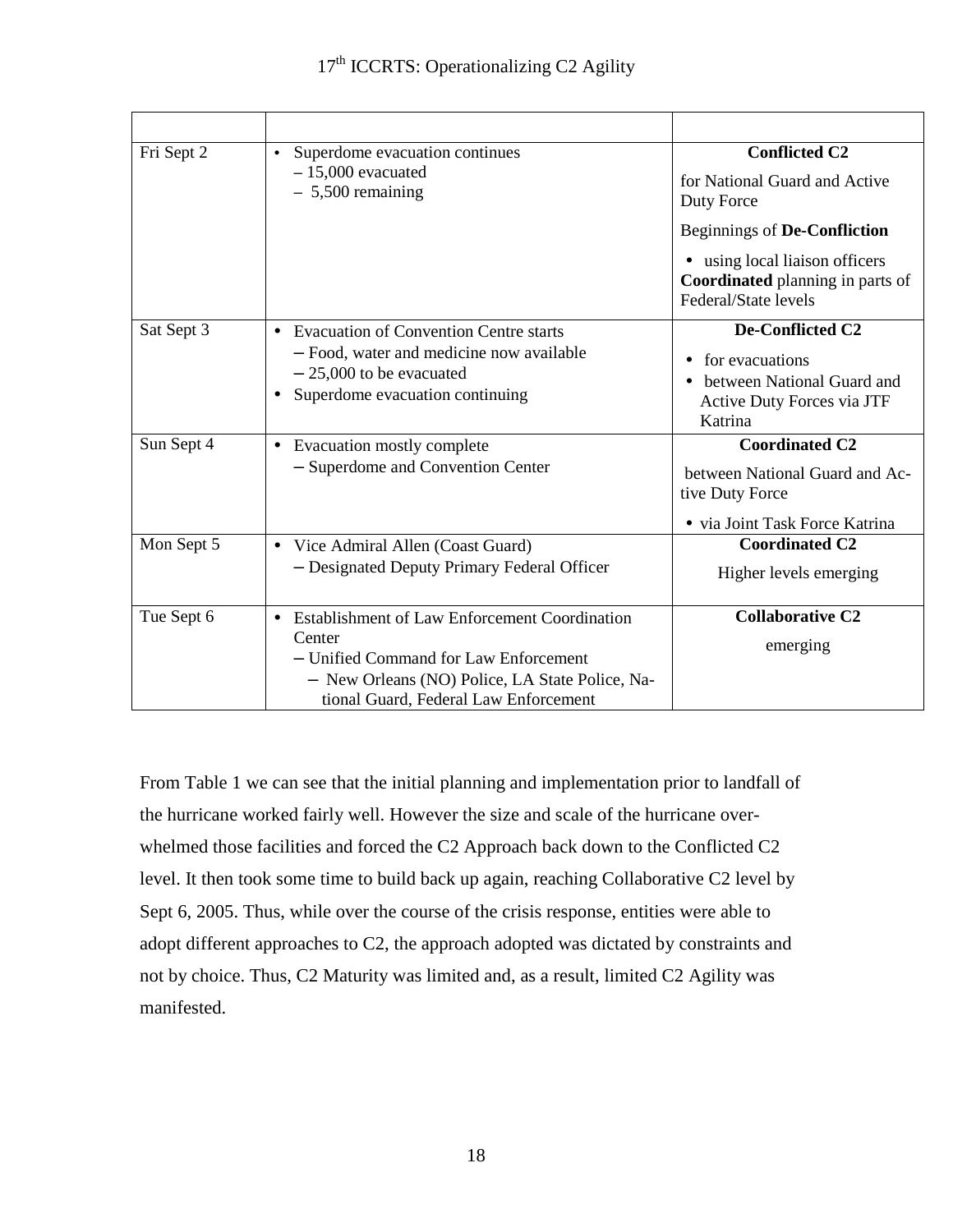#### **The Indian Ocean Tsunami of 2004**

The Indian Ocean Tsunami of 2004 is believed to have been the deadliest natural disaster in modern history. Fanning out across the Indian Ocean, the tsunami was triggered by a massive undersea earthquake that occurred in the morning of 26 December 2004 off the western coast of Northern Sumatra. It flooded coastal areas wiping away local infrastructures and killing over 227,000 and displacing some 1.7 million people in 14 countries around the Indian Ocean. A massive media-fueled response generated an unprecedented US\$ 13.5 Billion in international aid. On the ground, the Tsunami disaster response was a truly complex endeavor involving military assets from 21 countries, numerous UN and foreign government aid agencies and hundreds of national and international nongovernment organizations (NGO). The SAS-065 Tsunami case study had its focus on the Indonesian province of Aceh and Thailand, both of which were among the countries hardest hit (Huber et al., 2007).

#### **The International Disaster Response Process**

International disaster response is coordinated by the Geneva-based UN Office of Humanitarian Affairs (OCHA) through the Interagency Standing Committee (IASC) chaired by the UN Emergency Relief Coordinator (ERC). IASC participants include all humanitarian partners from UN agencies, funds and program to the Red Cross Movement and non-governmental organizations (NGO). IASC ensures interagency decision making in response to complex emergencies including, among others, needs assessments, consolidated appeals for financial support of response plans as a basis for voluntary commitments by UN member countries, field coordination.

At the time of the Tsunami, OCHA disposed of about 1,100 staff members in New York, Geneva and some 20 field offices. In case of a disaster, OCHA dispatches UN Disaster Assessment and Coordination (UNDAC) teams to the countries hit to establish and prioritize the needs for aid and allocate arriving aid organizations to efficiently meet established needs consistent with the organizations' capabilities and support requirements.

Thus, UN disaster response management is designed as a process corresponding to Coordinated C2 that turned out, however, to be largely inadequate to efficiently manage a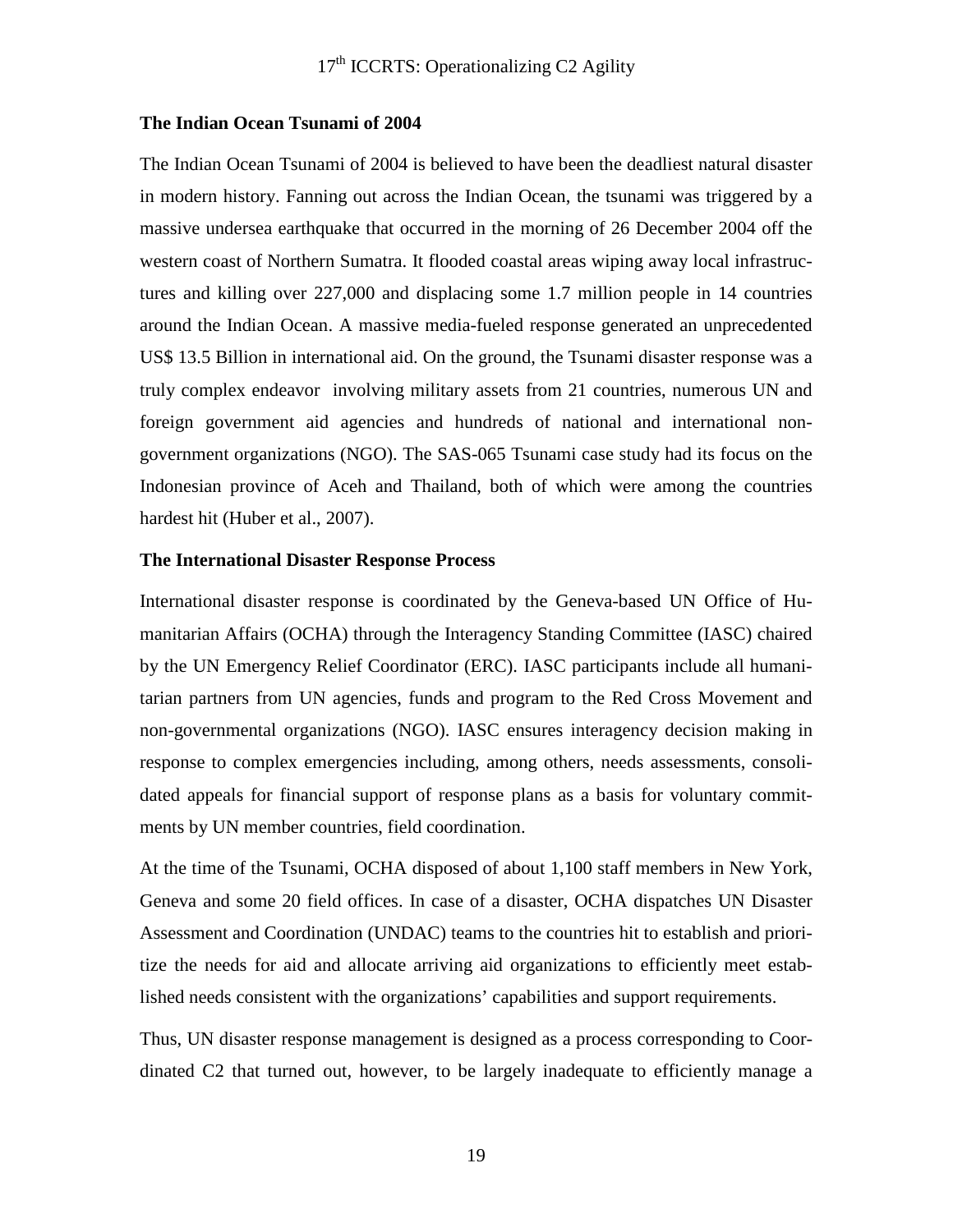complex endeavor such as the response to the Indian Ocean (Telford and Cosgrave, 2006; Schulze, 2005).

#### **The Response to the Tsunami in Aceh**

The case study undertaken by SAS-065 focused primarily on the three overlapping phases of the national and international response up to about six months after disaster had struck without warning in the morning of December 26, 2004. These Phases were 1) Search and Rescue, 2) Relief, and 3) Reconstruction. In the initial SAR phase, the first response mainly involved both Indonesian civilian and military entities followed, in the Relief phase, by a large number and variety of foreign actors, military forces, NGOs, and international organizations. By the end of December, 430 local and 124 international NGOs had registered in Aceh, by the end of March more than 380 humanitarian organizations in addition to numerous UN and foreign aid agencies.

For sake of simplification, the SAS-065 case study team on Aceh grouped the some 900 organizations participating in the response into eight clusters comprised of 1) local individuals and agencies and local NGOs (LIAN); 2) Regional and provincial agencies, national NGOs (RAPN); 3) National military forces (NMF); 4) International military forces (IMF); 5) United Nations and Red Cross/Red Crescent (UNRC); 6) International governments and government agencies (IGGA); 7) International NGOs; 8) National government and government agencies (NGGA). The approximate arrival and exit times of these responder clusters are shown in Figure 5. By agreement with the respective governments, the presence of international military forces (IMF) ended by 26 March 2005.



Figure 5: Arrival of Disaster Aid Organizations in Aceh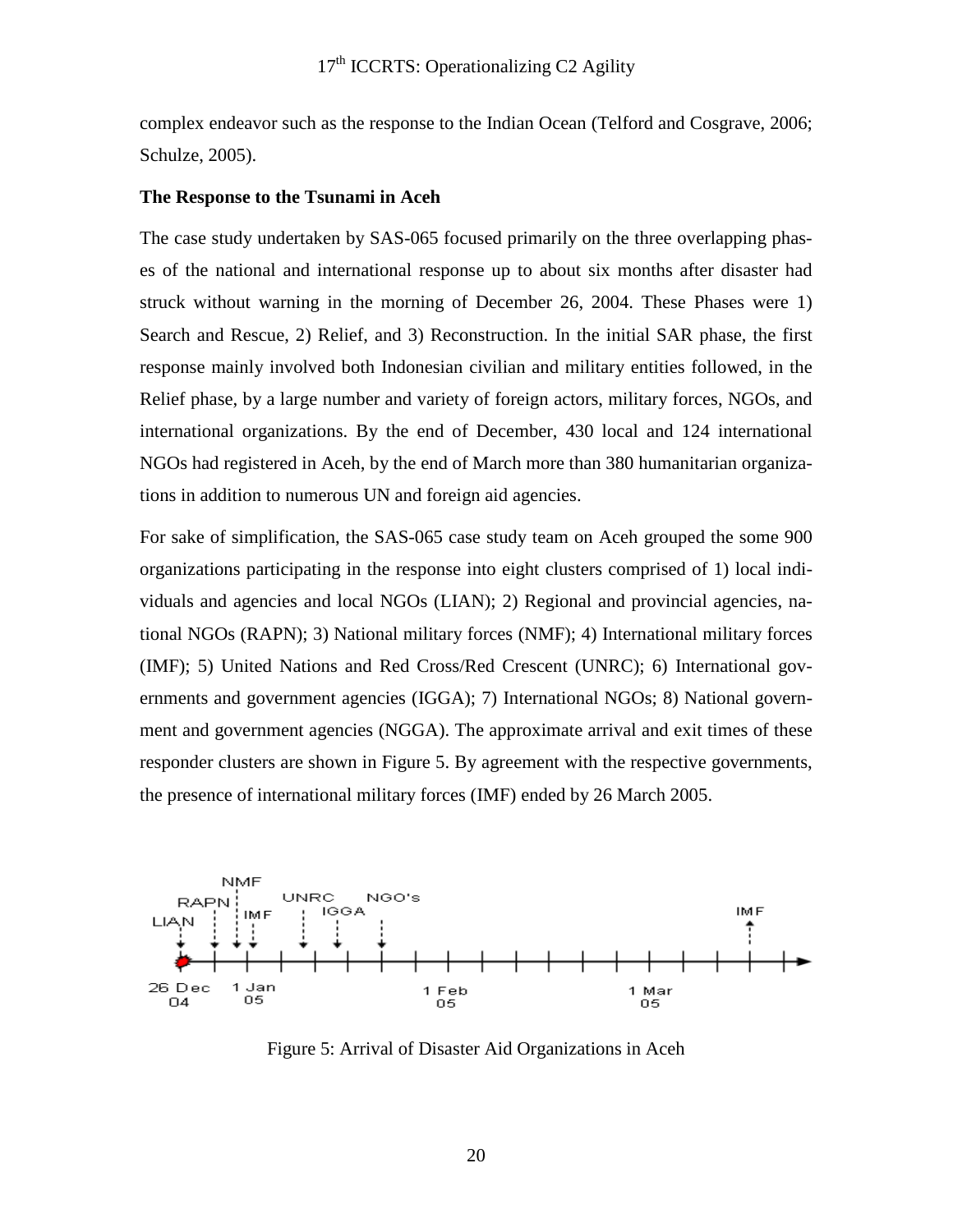Based on the facts identified in the reference materials for each phase of the disaster response, detailed assessments of the C2-relevant relationships between these groups of participants were made indicating that relationships between military and non-military entities were generally conflicted.<sup>[12](#page-20-0)</sup> Therefore, assessment results were summarized separately looking at civilian and military actors as units of analysis in phases 1 and 2.

**Phase 1 - Search and Rescue (S&R):** Since lines of communications were destroyed or dysfunctional, surviving<sup>[13](#page-20-1)</sup> local officials in Aceh were isolated. Nevertheless, the high degree of collaboration in and among S&R teams, self-organized ad hoc by locals, suggested that, within the reach of whatever means of C2 were left locally, C2 was Collaborative on all three of the variables defining the Collective C2 approach as well as those describing the required pattern of interaction. However, measured across the impacted area, the relative effectiveness and efficiency given effectiveness was assessed to corre-spond to Conflicted C2.<sup>[14](#page-20-2)</sup>

The responding Indonesian military's C2 approach was judged to correspond to Coordinated C2 except for the variable describing their performance (efficiency given effectiveness). Its rating as De-conflicted C2 reflects their segmentation of effort.

All other actors present during Phase 1 (mainly NGOs) were functioning on a level corresponding to Conflicted C2 because they had no capability to organize their efforts, no reliable means to share information, and no coherent approach to allocating decision rights.

**Phase 2 - Relief:** Independent activity by local councils all but disappeared under the weight of civil authority from national and regional government and a massive interna-tional NGO presence.<sup>[15](#page-20-3)</sup> Considering all civilian activity as a unit of analysis, SAS-065

 $\overline{a}$ 

<span id="page-20-0"></span> $12$  This was especially the case for the relationships between international NGOs and the military. Due to the longstanding separatist conflict between the Free Aceh Movement (GAM) and the Indonesian government, the Indonesian military (TNI) considered international NGOs as potential supporters of GAM. Vice versa, the NGOs did not approve the TNI's involvement in the relief effort claiming that TNI was directing aid away from GAM areas (Telford and Cosgrave, 2006).

<span id="page-20-1"></span><sup>&</sup>lt;sup>13</sup> In Aceh, about 60 senior leaders of civil society and 5,200 staff from local authorities had died and another 2,300 were missing (Schulze, 2005).

<span id="page-20-2"></span><sup>&</sup>lt;sup>14</sup> It took a week to get the first phone lines working again. This left only the military which had its headquarters in the capital Banda Aceh and were themselves hard hit (Comfort, 2007).

<span id="page-20-3"></span><sup>&</sup>lt;sup>15</sup> On December 28, two days after disaster had struck, a United Nations Disaster Assessment and Coordination (UNDAC) team arrived in Aceh to deploy and coordinate international aid. It was quickly overwhelmed by the sheer number of unsolicited international aid triggered by a massive media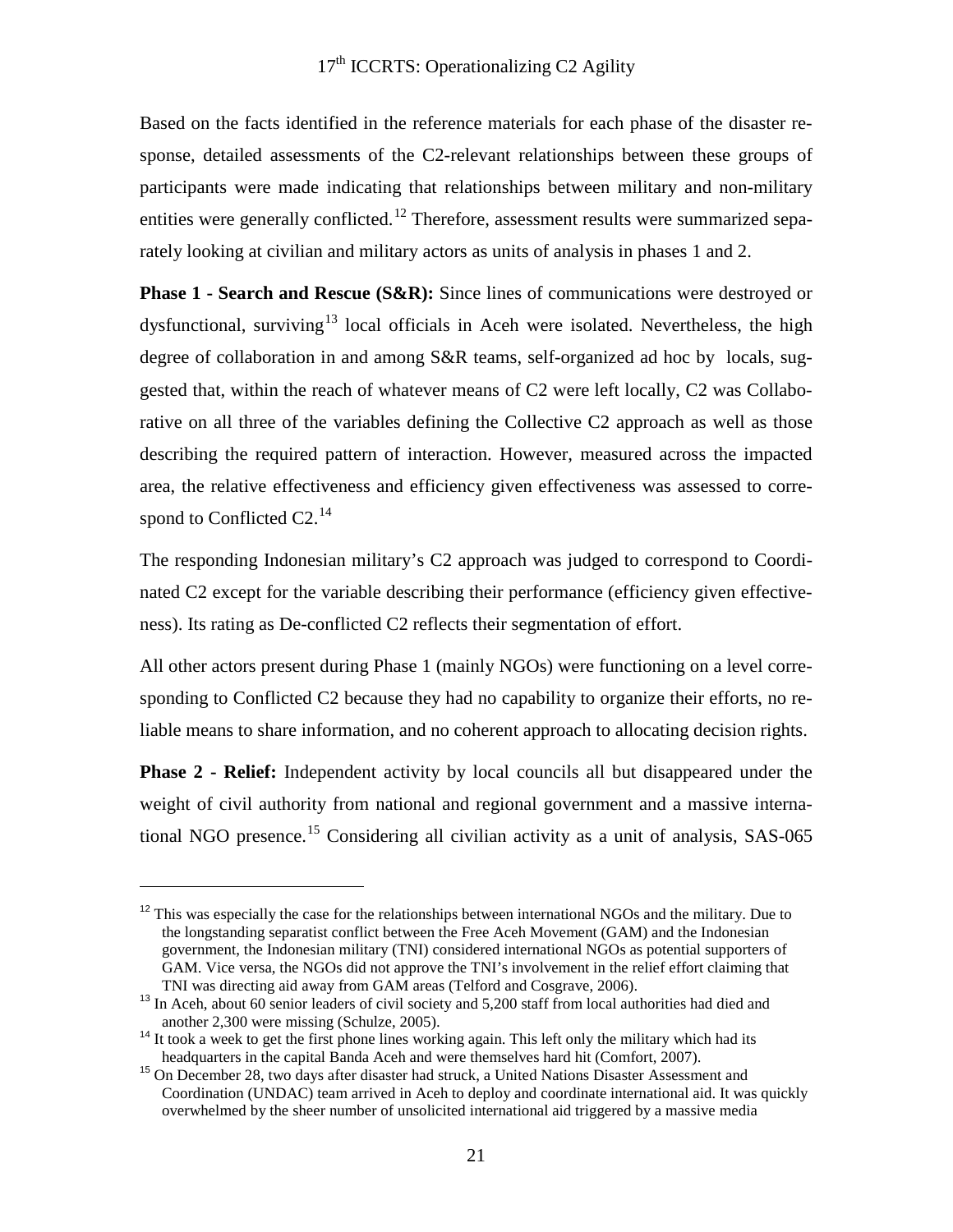concluded that on the variables defining Collective C2 approaches these efforts remained at Conflicted C2, various efforts to coordinate work on a functional level (food, housing, etc.) notwithstanding.<sup>[16](#page-21-0)</sup> However, the interactions between the clusters / actors involved were sporadic and only frequent enough to allow De-conflicted C2. Since the variables measuring C2 effectiveness (shared awareness and understanding, adaptability of the Collective C2 process) were rated to reflect Conflicted C2 as well, SAS-065 concluded that the entire civilian Tsunami relief endeavor in Aceh was at the level of Conflicted  $C2$ .<sup>[17](#page-21-1)</sup>

By contrast, the military actors, which eventually included forces from 13 countries, were able to establish Collaborative C2 at the senior level across the three variables defining Collective C2 approaches.<sup>[18](#page-21-2)</sup> The reported top level interactions were rated to have been on the level of Collaborative C2 on both shared awareness and understanding, and adaptability of the Collective C2 process. However, because of structural and cultural differences between the militaries involved, the patterns of interaction were mainly limited to the level of Coordinated C2 as collaborations were implemented in the field.<sup>[19](#page-21-3)</sup> Thus, in terms of both the measures of C2 effectiveness and endeavor effectiveness, the overall the effectiveness of the multinational military relief effort in Aceh was rated as corresponding to the Coordinated C2 approach.

**Phase 3 - Reconstruction:** In the SAS-065 case study, the term 'Reconstruction' includes the activities related to local recovery aimed at saving, protecting and generating livelihoods and communities. Building on recovery projects, reconstruction is often re-

-

campaign proclaiming that any hand is needed. UN figures show that more than 50 aid organizations and 11 military task forces had flooded into Aceh by January 12 and more than 100 international NGOs by January 19, 2005. Many of the civilian volunteers showed up without supplies and transportation and thus became a burden on the infrastructure. Also, there were turf wars between NGOs competing for projects and local human support (Oloruntoba, 2005).

<span id="page-21-0"></span><sup>&</sup>lt;sup>16</sup> In fact, the proliferation of international actors to be coordinated combined with deep pockets of money meant that they had little interest in common services which made coordination difficulty, not to speak of the lack of continuity, skills and experience among some of the UN coordinators (Telford, 2006;

<span id="page-21-1"></span>Schulze, 2005).<br><sup>17</sup> This is also true for interaction between military and non-military actors, especially international NGOs. Their relationships to both Indonesian and international military bordered on out-right hostility

<span id="page-21-2"></span><sup>&</sup>lt;sup>18</sup> A military contingent from Singapore was the first arriving on December 28, 2004, followed by US, UK and some other countries beginning in January 1, 2005. Initially they had their tasks allocated by the Indonesian military that had the detailed local knowledge required for an efficient needs-based

<span id="page-21-3"></span>assistance (Schulze, 2005).<br><sup>19</sup> The collaborations focused on aiding the Indonesian military with helicopters, field hospitals, and logistics assets.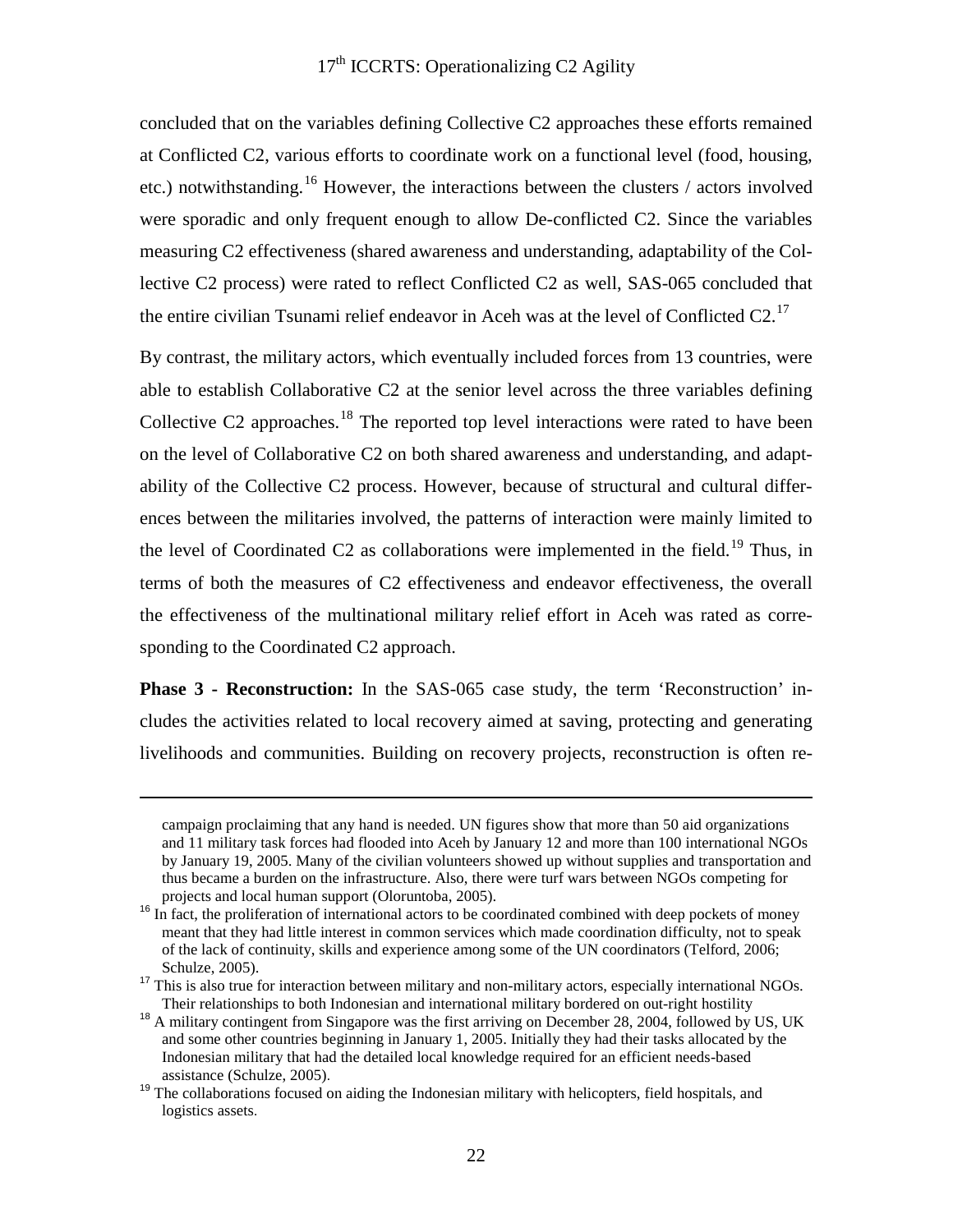ferred to as the long-term effort of "building back better" that started in May 2005 shortly after the Aceh and Nias Rehabilitation and Reconstruction Board (BRR) was estab-lished.<sup>[20](#page-22-0)</sup> Reconstruction was carried out under the leadership of the Indonesian government, with NGOs and international organizations following its lead. Foreign militaries had departed by the end of February. Virtually all of the Variables for this phase were scored as reaching Coordinated C2. This clearly reflected the experience in the prior phases and the opportunity to learn how to work with one another. However, both relative effectiveness and efficiency were seen as De-Conflicted C2, indicating that the actions on the ground did not take full advantage of the C2 capability present.

#### **Assessment of Agility of the Tsunami Response in Aceh**

 $\overline{a}$ 

The agility of the Collective C2 process in the military area, i.e. the effectiveness of changes to the C2 approach over the three phases, was constrained by the established doctrine and training of the various militaries involved that, in turn, limited their operational agility (see footnote 2). While the value of Collaborative C2 was seen in some ways, it could not be carried over to the full suite of C2, both because of the relatively weak communication capabilities between the militaries of different nations, and because of an unwillingness or inability to become more interdependent.

The civilian entities involved across the three phases were rated as capable only of De-Conflicted C2 because it seemed that they had serious problems on agreeing on a goal structure that would allow them to implement a more network-centric C2 approach.

#### **Emergent Self-Synchronization: Thai medical response to the Tsunami 2004**

The response of the Thai medical system to the Tsunami that hit the beaches in southern Thailand (Phuket and Khao Lak) causing thousands of casualties is an example where the embedded entities were able to transition from initially Coordinated C2 to Collaborative C2 and ultimately Edge C2. The hierarchically organized system – consisting of local

<span id="page-22-0"></span><sup>&</sup>lt;sup>20</sup> Reconstruction planning began as early as January 7, 2005, when World Bank President Wolfenson visited Aceh and launched the planning for a 'rapid and comprehensive' recovery program .In April, the Indonesian government released its blueprint. In May 2005, the Indonesian government established the inter-departmental Aceh and Nias Rehabilitation and Reconstruction Board (BRR) acting as the government's agency through which donor money was to be channeled. Shortly thereafter, the first housing projects were approved (Schulze, 2005; Comfort, 2007).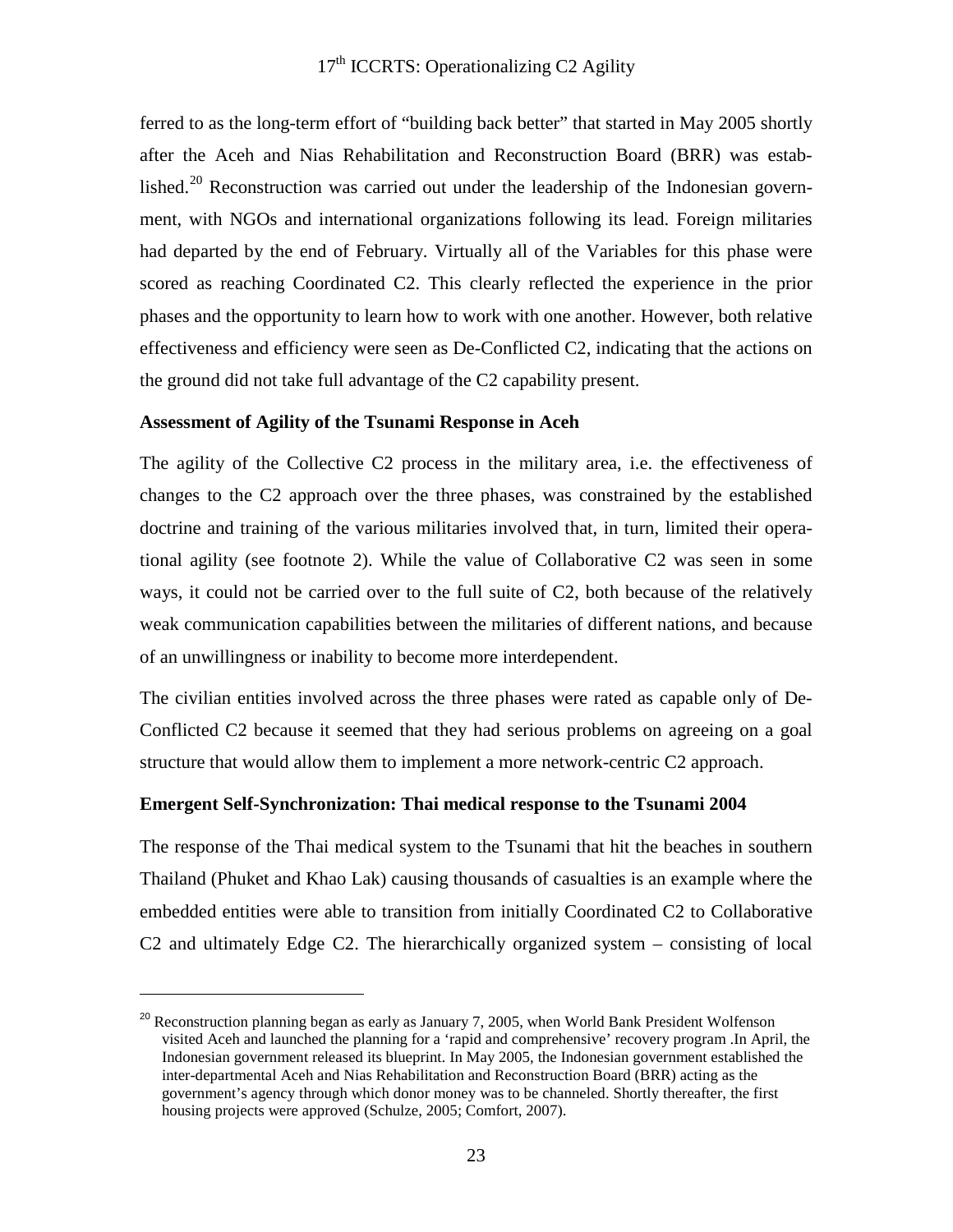primary clinics for outpatient care (no hospitalization capability), district hospitals (30-90 beds), and provincial hospital (250-500 beds) – stood out in terms of its capability to adapt ad hoc to a situation it had never practiced before.<sup>[21](#page-23-0)</sup> Most casualties were treated in the field or in primary clinics. To this end, mattresses and beds were rapidly organized to hospitalize patients until primary care was completed and secondary triage could be performed at a district or provincial hospital that had not been destroyed or severely damaged. District and provincial hospitals sent personnel and medical supplies to reinforce primary clinics. These "outreach teams" provided advanced life support, triaged casualties, informed the surgical center at their hospitals, and self-synchronized to selectively evacuate patients, in cooperation with Thai military ground and air transportation entities, to avoid overwhelming surgeons who simultaneously operated on two patients at a time for 48 hours without rest (Laiba et al.<sup>[22](#page-23-1)</sup> 2006). This example supports the observation, that self-synchronization based on 'Power to the Edge' principles is most likely to apply to small 'hardened' groups with high levels of trust and a rich shared understanding of their capabilities and the context such as in this medical community.

#### **Overall Conclusions**

 $\overline{a}$ 

The primary purpose of our undertaking here was to report on the evidence, collected by SAS-065 that supports the hypothesized link between C2 Maturity and C2 Agility. We were also interested in seeing whether or not the N2C2M2 and subsequent work on C2 Agility were sufficiently "mature" to provide the necessary theoretical, methodological, and measurement framework to test C2 Maturity and C2 Agility related hypotheses and, more generally, explore issues related to these subjects.

Case Studies pose unique challenges. One is, of course, constrained by only knowing what happened and not what could have happened. Thus, while we found we could use the maturity model and the literature on C2 Agility to describe what we understood from the source materials on these natural disasters and the response to them, we could not go

<span id="page-23-0"></span><sup>&</sup>lt;sup>21</sup> The annual Mass Casualty Incident drills of the Thai medical system involved up to 50 casualties.

<span id="page-23-1"></span><sup>&</sup>lt;sup>22</sup> The authors were members of a research delegation of the Israeli Defense Forces that visited Thailand in late January/ early February 2005 to learn about the Thai medical response and to develop guidelines to help hospitals to prepare for future disasters.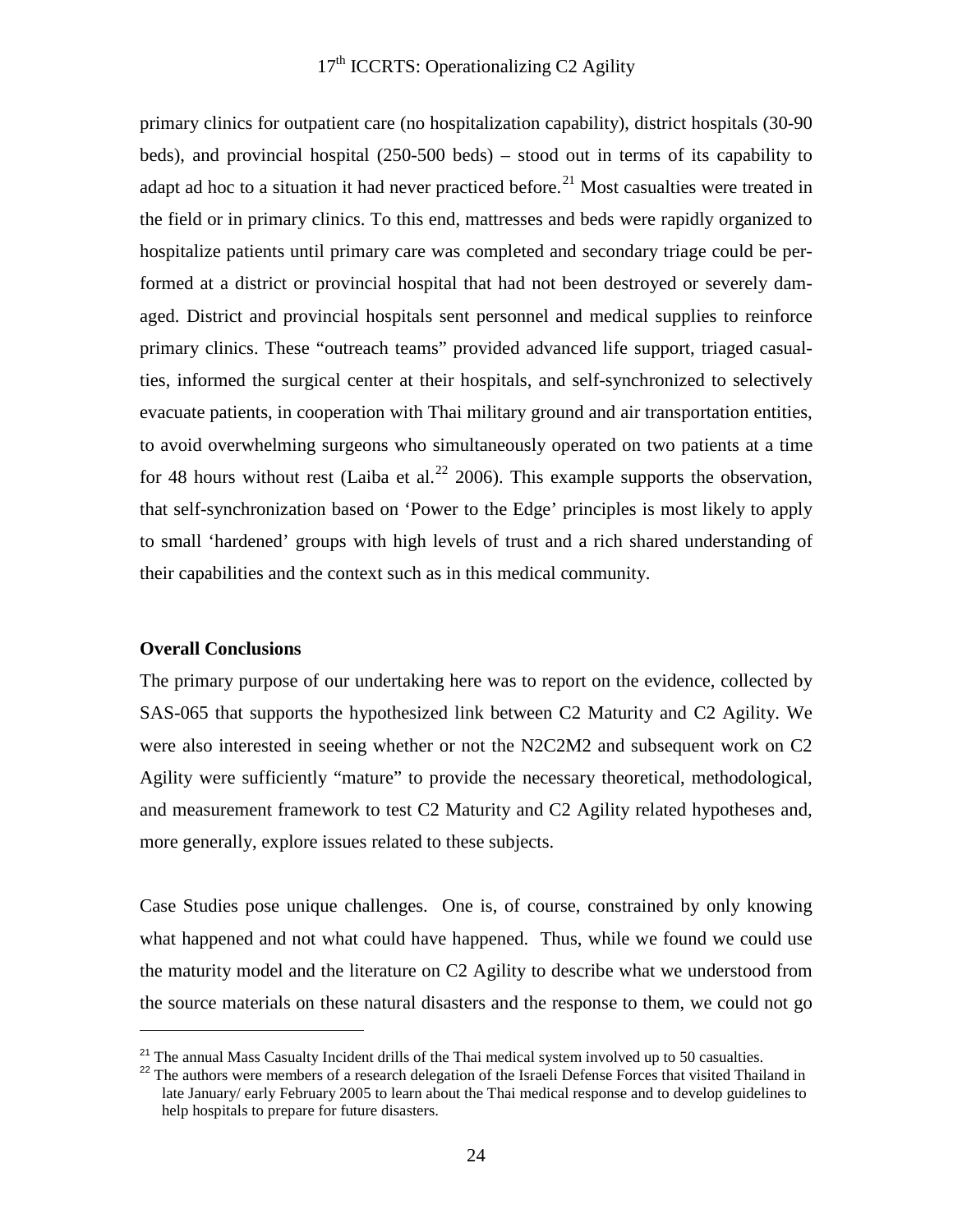back and test what would have happened if the entities in question took a different C2 Approach. Despite this obvious limitation, we felt that there was ample evidence to reach the following conclusions with regard to the relationship between C2 Maturity and Agility:

- The more complex and dynamic the mission and situation, the more networkenable the C2 Approach must be to succeed. Put another way, entities that adopt less network-enabled approaches to C2 are not able to successful cope with complex and dynamic missions and environments.
- Entities that had higher levels of C2 Maturity were able to adopt a more appropriate C2 Approach than entities that had lower levels of C2 Maturity.
- The more mature an entity's C2 capability, the more able it was to manifest agile behaviors.
- Being able to adopt Edge C2 in response to a rapidly changing context, an organization must be able to rapidly form task clusters of small teams "hardened" by professional competence and thus capable to self-synchronize. A good illustration of this can be found in the Thai medical organization's response to the Indian Ocean Tsunami
- The connectivity and performance of supporting systems can constrain the adoption of more network-enabled C2 Approaches and hence lower the effective maturity of entities. As a result, their agility will be compromised.

Given that the theme of this year's ICCRTS is "Operationalizing C2 Agility", we were also interested in ascertaining whether or not this community is equipped to take on the task of moving Agile C2 from a theory to military practice. In short, our answer is "Yes". Taken together, the results of the 17 validation case studies and experiments<sup>[23](#page-24-0)</sup> underscore

 $\overline{a}$ 

<span id="page-24-0"></span> $^{23}$ Using the experimentation platform ELICIT (Experimental Laboratory for Investigating Collaboration, Information-sharing, and Trust), 37 experimentation trials were conducted over a period of three years in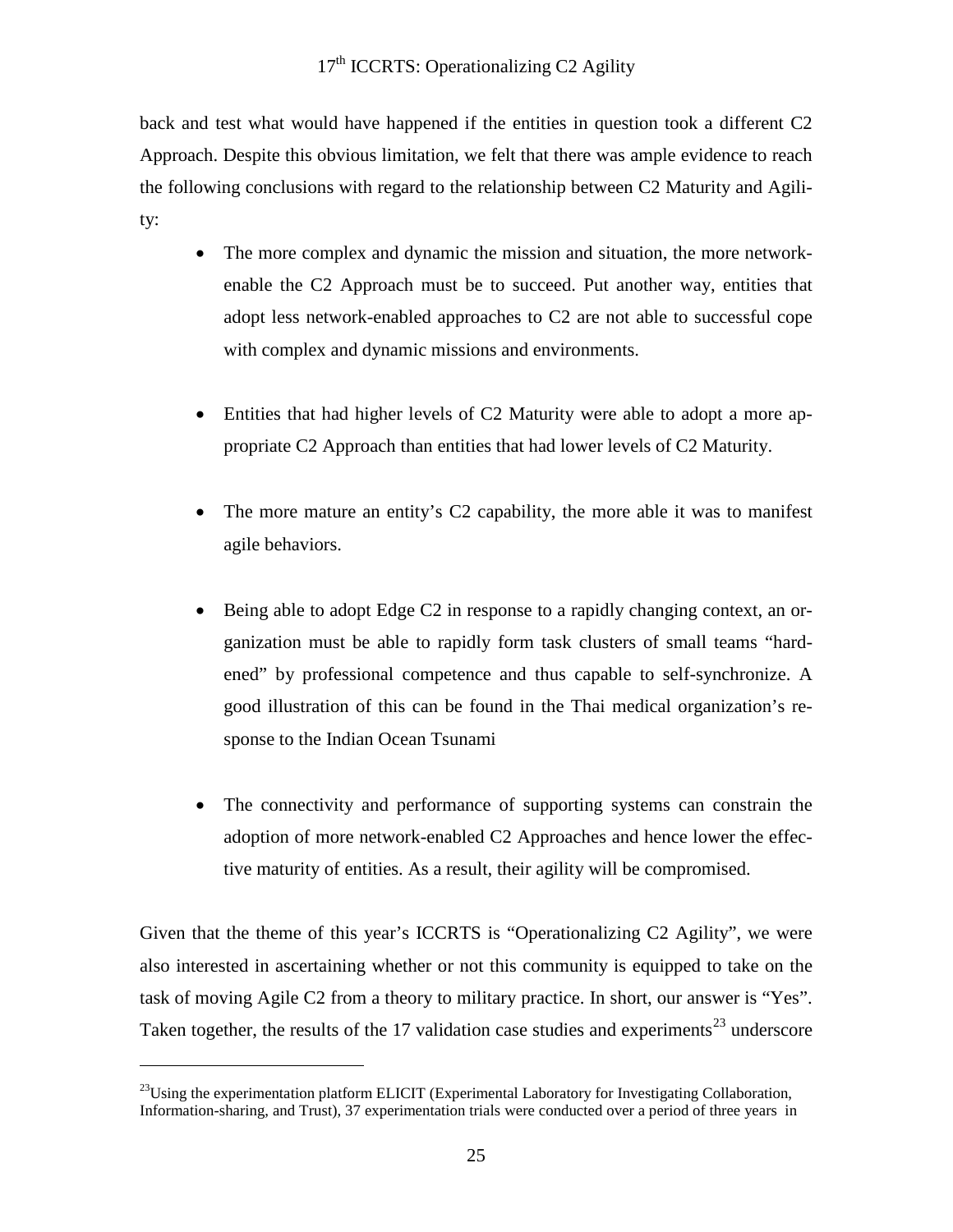that the NATO NEC C2 Maturity Model provides a sufficiently well-developed and articulated conceptual framework to guide efforts aimed at empirically ascertaining the C2 Maturity and C2 Agility manifested by an entity or Collective in a particular set of circumstances. This makes it possible to look at projected behaviors and associate a degree of C2 Maturity or C2 Agility to simulated or predicted results and thus, to undertake a variety of C2-related analyses and assessments. These assessments are necessary to ascertain the effectiveness and efficiency of proposed ways to improve C2 Maturity and C2 Agility. This, in turn, prepares us to make progress in improving C2 Maturity and hence C2 Agility, in a systematic way which is on the critical path in a journey to "Operationalize C2 Agility".

#### **References**

Alberts, D.S., Garstka, J.J. and F.P. Stein 1999. *Network Centric Warfare*. Washington DC: CCRP

Alberts, D.S. and R.E. Hayes 2003. *Power to the Edge*. Washington DC: CCRP

Alberts, D.S. 2007: Agility, Focus, and Convergence. *C2 Journal* Vol. 1, No.1, pp. 1-30

Alberts, D.S. 2011. *The Agility Advantage*. Washington DC: CCRP

-

Buckman, T. 2005. *NATO Network Enabled Capability Feasibility Study Executive Summary, Version 2.0.* NATO Consultation, Command and Control Agency Information Systems Division

Comfort, L.K. 2007. Asymmetric Information Processes in Extreme Events: The 26 December 2004 Sumatran Earthquake and Tsunami. *Communicable Crises: Prevention, Management and Resolution in the Global Arena* (D. Gibbons, ed.). Charlotte: Information Age Publishing

the US, Portugal and Singapore to test key hypotheses related to the Network Centric Operations Value Chain (see NATO-RTO-SAS-065, 2010, pp. 131 ff.).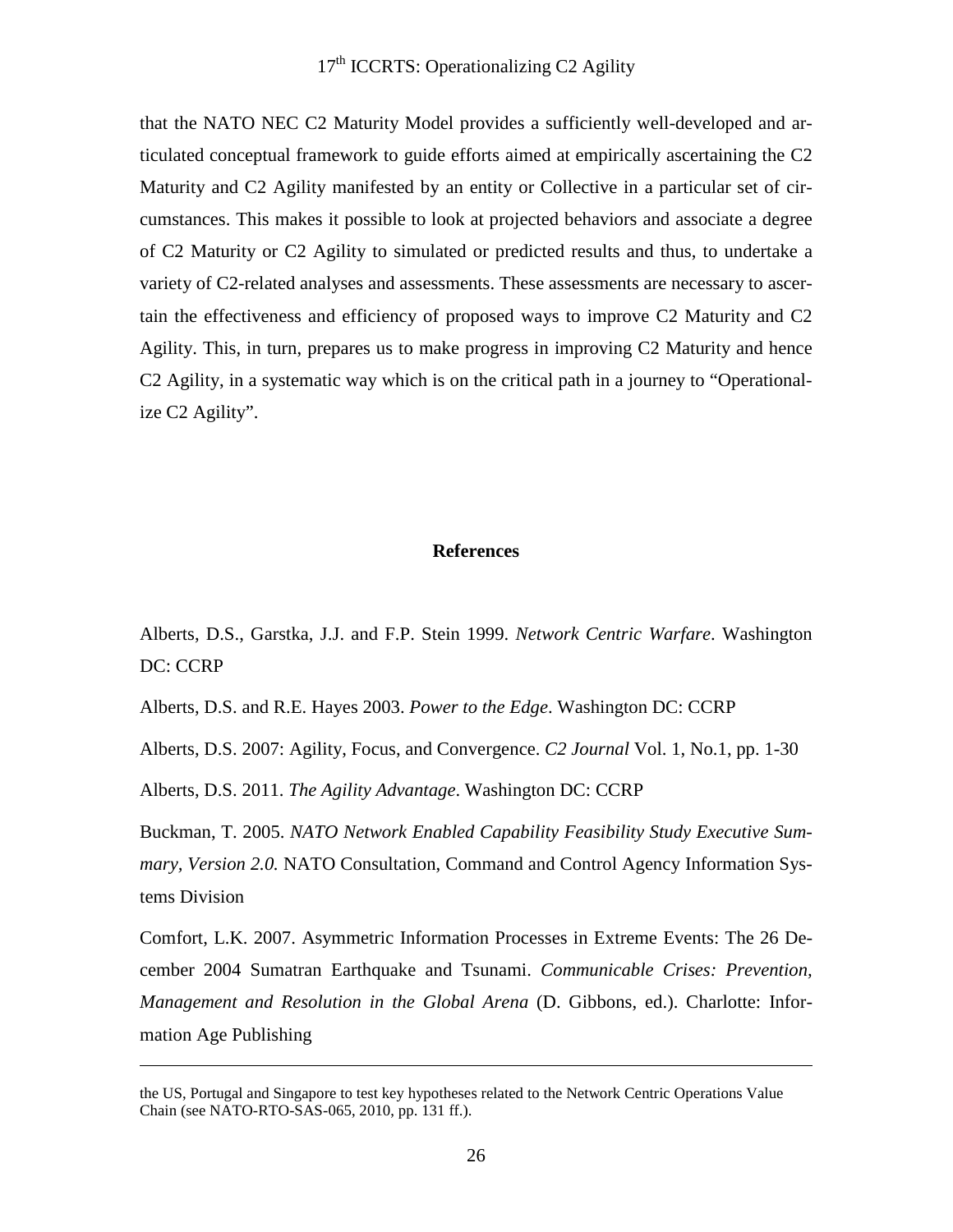Davis, L.E., Rough, J., Cecchine, G., Schaefer A.G., and L.L. Zeman A. 2007. *Hurricane Katrina: Lessons Learned for Army Planning and Operations*. Santa Monica: Rand Arroyo Center

Huber, R.K., Langsaeter, T., Eggenhofer, P., Freire, F., Grisogono, A-M., Martins, J., Römer, J., Spaans, M. and K. Titze 2007. SAS-065 Working Paper: *The Indian Ocean Tsunami- A Case Study Investigation by NATO RTO SAS-065*

- Part One*: Conclusions from the TEC Report*;

- Part Two: *The Case of Aceh and North Sumatra*

Huber, R.K, Richter, S., Römer, J. and U. Lechner 2008. *Assessment of C2 Maturity against the Background of Complexity of Disaster Relief Operations: Two case Studies of the Tsunami 2004 and Elbe Flood 2002*.13th ICCRTS: C2 for Complex Endeavours. Seattle

Inderfurth K.F., Fabrycky, D. and S. Cohen 2005. *The 2004 Indian Ocean Tsunami. Six Month Report*. The Sigur Center Asia Papers. Washington DC: George Washington University

Laiba, A., Ashkenasi, I., Nakash, G., Pets, R., Schwartz, D., Goldberg, A., Levi, Y. and Y. Bar-Dayan 2006: Response of Thai Hospitals to the Tsunami Disaster*: Pre-hospital and Disaster Medicine* 2006, Vol. 21, No.1.pp 32-37).

Moffat, J 2003. *Complexity Theory and Network Centric Warfare*. The US Command and Control Research Program, Office of the Sec Defense, DoD, Washington DC, USA.

Moffat, J., Barath, J., Burton, A., Houston, N., Musrsia, A., Phister, P., and B. Piersoll 2008. SAS-065 Working Paper: *Hurricane Katrina: A Case Study Investigation by NATO RTO SAS 065*

NATO-RTO-SAS-065, 2010: *NATO NEC C2 Maturity Model*. Washington DC: CCRP

NC3A, 2005: *NATO Network-Enabled Capability (NEC) Feasibility Study*. The Hague: NATO Command, Control and Consultation Agency